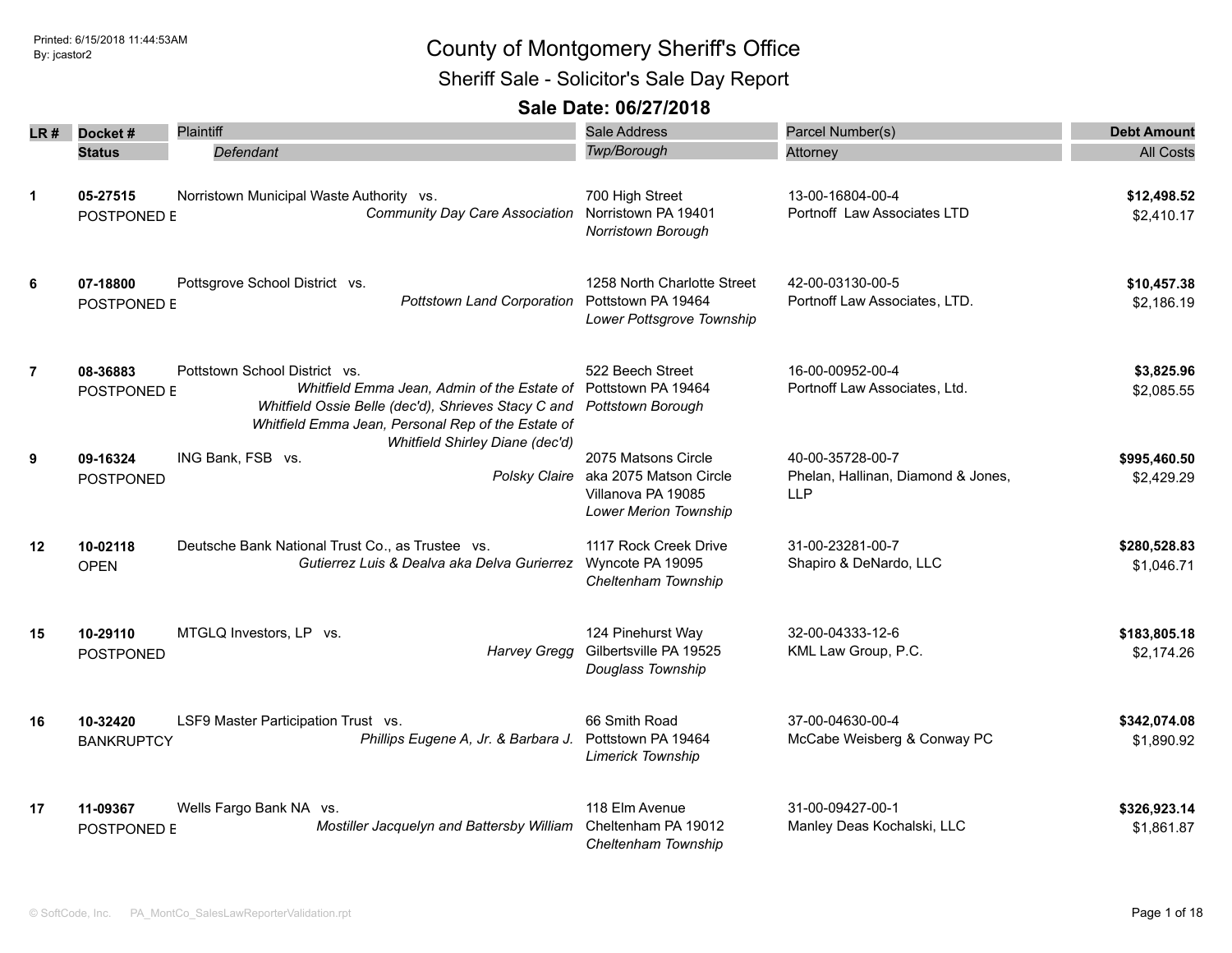Sheriff Sale - Solicitor's Sale Day Report

| LR # | Docket#<br><b>Status</b>      | Plaintiff<br>Defendant                                                                 | <b>Sale Address</b><br><b>Twp/Borough</b>                                                     | Parcel Number(s)<br>Attorney                             | <b>Debt Amount</b><br><b>All Costs</b> |
|------|-------------------------------|----------------------------------------------------------------------------------------|-----------------------------------------------------------------------------------------------|----------------------------------------------------------|----------------------------------------|
| 21   | 11-13154<br><b>OPEN</b>       | Abington School District vs.<br>Twelkmeyer Denise C                                    | 1224 Lenox Road<br>Jenkintown PA 19046<br>Abington Township                                   | 30-00-37528-00-8<br>Portnoff Law Associates Ltd.         | \$62,547.78<br>\$1,000.05              |
| 22   | 11-16634<br>POSTPONED         | Wells Fargo Bank as Trustee vs.                                                        | 80 Forrest Court<br>Yun Ryun J. & Ju S. Royersford PA 19468<br><b>Limerick Township</b>       | 37-00-00742-13-9<br>McCabe, Weisberg & Conway, P.C.      | \$281,070.34<br>\$1,997.20             |
| 23   | 11-25916<br>POSTPONED E       | Federal National Mortgage Association vs.<br>Kratz Marguerite & Jeffrey aka Jeffrey F. | 415 East Broad Street<br>Souderton PA 18964<br>Souderton Borough                              | 21-00-00664-00-8<br>McCabe, Weisberg & Conway, P.C.      | \$226,121.43<br>\$1,457.06             |
| 24   | 11-26127<br><b>BANKRUPTCY</b> | Hatboro Federal Savings vs.<br><b>Henry Catherine</b>                                  | 1901 Acorn Lane<br>Abington PA 19001<br>Abington Township                                     | 30-00-00348-00-9<br>Timoney Knox, LLP                    | \$385,800.60<br>\$2,377.51             |
| 27   | 12-07626<br><b>POSTPONED</b>  | MTGLQ Investors, L.P. vs.                                                              | 221 Warren Street<br>Cirino Vincent E Willow Grove PA 19090<br><b>Upper Moreland Township</b> | 59-00-18124-00-6<br>KML Law Group, P. C.                 | \$148,380.80<br>\$3,059.91             |
| 30   | 12-17109<br><b>OPEN</b>       | Santander Bank, N.A. vs.<br>Wilkinson Norman aka Norman R.                             | 666 Haws Avenue<br>Norristown PA 19401<br>Norristown Borough                                  | 13-00-16036-00-7<br>Pressman & Doyle, LLC                | \$134,444.31<br>\$929.39               |
| 31   | 12-22823<br><b>BANKRUPTCY</b> | Wilmington Trust, N.A. vs.<br>Brennan Daniel J aka Daniel and Linda D aka Linda        | 3169 Deer Creek Road<br>Worcester PA 19490<br><b>Worcester Township</b>                       | 67-00-00733-40-6<br>Phelan Hallinan Diamond & Jones, LLP | \$840,181.76<br>\$2,653.68             |
| 32   | 12-23394<br>POSTPONED E       | JPMorgan Chase Bank, National Association vs.<br>Milito Linda & Hamilton Terry S.      | 1056 Cherry Street<br>Norristown PA 19401<br><b>Norristown Borough</b>                        | 13-00-07960-00-1<br>Phelan Hallinan Diamond & Jones, LLP | \$111,834.39<br>\$2,679.72             |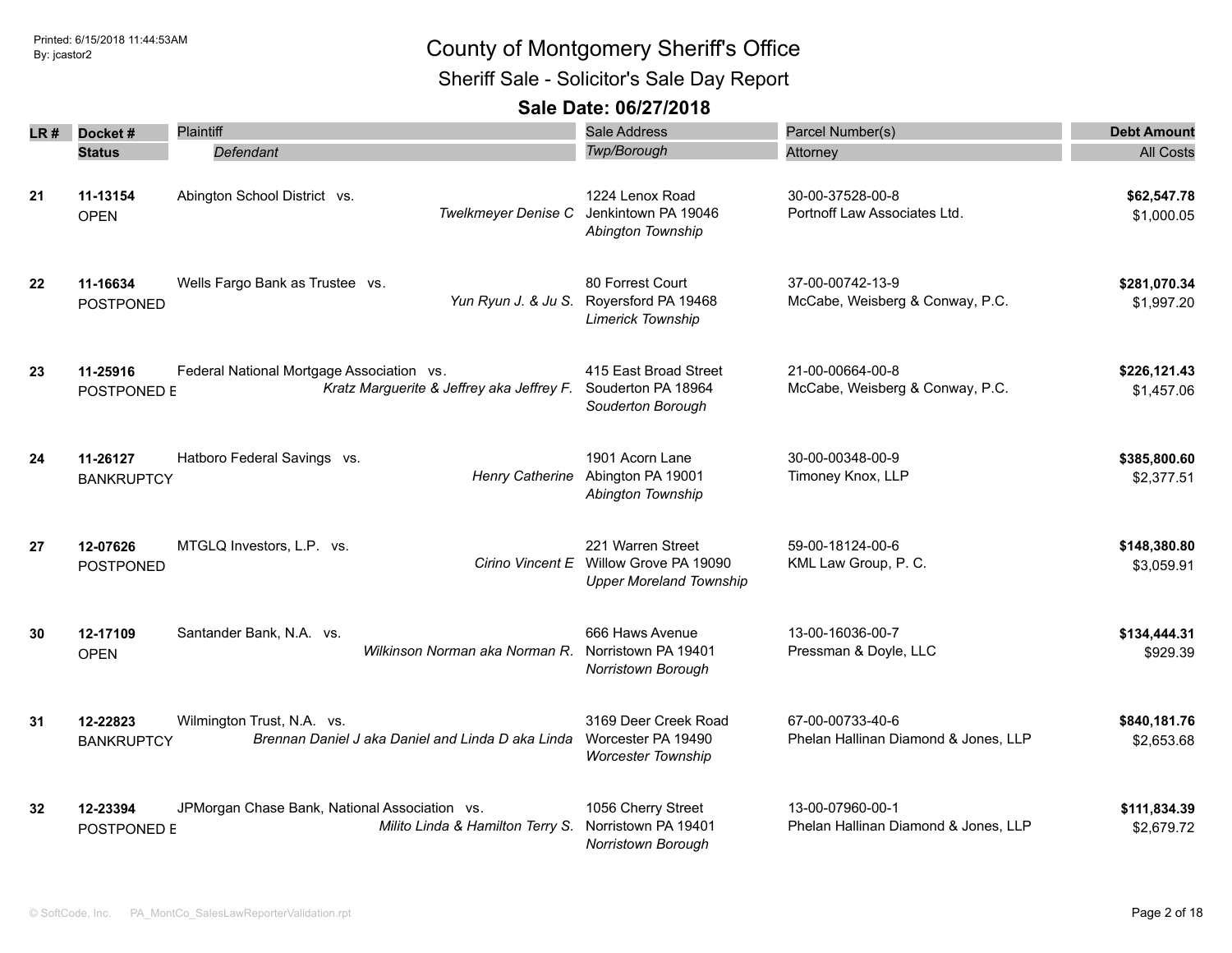Sheriff Sale - Solicitor's Sale Day Report

| LR # | Docket#                       | Plaintiff                                                                                                                                               | <b>Sale Address</b>                                                                                           | Parcel Number(s)                                                        | <b>Debt Amount</b>         |
|------|-------------------------------|---------------------------------------------------------------------------------------------------------------------------------------------------------|---------------------------------------------------------------------------------------------------------------|-------------------------------------------------------------------------|----------------------------|
|      | <b>Status</b>                 | Defendant                                                                                                                                               | Twp/Borough                                                                                                   | Attorney                                                                | <b>All Costs</b>           |
| 35   | 13-04589<br><b>OPEN</b>       | U.S. Bank National Association as Trustee vs.<br>Greenbaum Robert M. & Blum Amy                                                                         | 8301 Cedar Road<br>Elkins Park PA 19027<br>Cheltenham Township                                                | 31-00-04409-00-6<br>Phelan Halliman Diamond & Jones,<br><b>LLP</b>      | \$528,277.17<br>\$1,320.34 |
| 36   | 13-06342<br>POSTPONED         | Ditech Financial, LLC vs.<br><b>Utley Lance</b>                                                                                                         | 789 Jefferson Street<br>Red Hill PA 18076<br>Red Hill Borough                                                 | 17-00-00148-49-2<br>McCabe, Weisberg & Conway, LLC                      | \$127,918.98<br>\$1,442.59 |
| 40   | 13-13954<br><b>POSTPONED</b>  | Nationstar Mortgage, LLC vs.<br>Jegede Olawale M                                                                                                        | 31 Pine Tree Drive<br>Royersford PA 19468<br><b>Limerick Township</b>                                         | 37-00-04775-17-4<br>KML Law Group, P.C.                                 | \$482,698.37<br>\$2,514.46 |
| 43   | 13-15359                      | The Bank of New York Mellon fka The Bank of New York,<br>BANKRUPTCY as Trustee vs.<br>Gallaher Rodney and Cynthia Barnhart aka Barnhart<br>Cynthia Lynn | 4001 Brandywine Court<br>Skippack PA 19474<br>Skippack Township                                               | 51-00-03033-02-1<br>Milstead & Associates, LLC                          | \$109,929.76<br>\$2,163.27 |
| 44   | 13-21738<br>POSTPONED         | Wells Fargo Bank, N.A. as Indenture Trustee vs.<br><b>Stayton Elisabete</b>                                                                             | 107 William Penn Drive<br>aka 107 William Penn Drive<br>Condo 107<br>Norristown PA 19403                      | 63-00-09446-07-6<br>Phelan Hallinan Diamnond & Jones,<br><b>LLP</b>     | \$253,613.51<br>\$2,375.28 |
| 48   | 13-27180<br><b>POSTPONED</b>  | U.S. Bank National Association as Legal Title Trustee for<br>Truman 2016 SC6 vs.                                                                        | <b>West Norriton Township</b><br>213 Edgemont Avenue<br>Ardmore PA 19003<br>Drye Ruth C Lower Merion Township | 40-00-16756-00-7<br>Romano Garubo & Argentieri<br>Counselors at Law LLC | \$362,299.43<br>\$2,178.78 |
| 50   | 13-35851<br>POSTPONED E       | Vist Bank vs.<br>Peta, Jr. Frank J. & Anna Marie                                                                                                        | 68 Madison Avenue<br>Bala Cynwyd PA 19004<br>Lower Merion Township                                            | 40-00-33872-00-9<br>Law Offices Of Joseph L. Haines LLC                 | \$111,988.40<br>\$2,763.70 |
| 54   | 14-00538<br><b>BANKRUPTCY</b> | MTGLQ Investors, L.P. vs.<br>Dipiero James aka James A and Giachetti Dipiero                                                                            | 216 Cardinal Drive<br>Conshohocken PA 19428<br>Patti Plymouth Township                                        | 49-00-01741-88-3<br>Phelan, Hallinan, Diamond & Jones,<br><b>LLP</b>    | \$544,757.65<br>\$2,411.66 |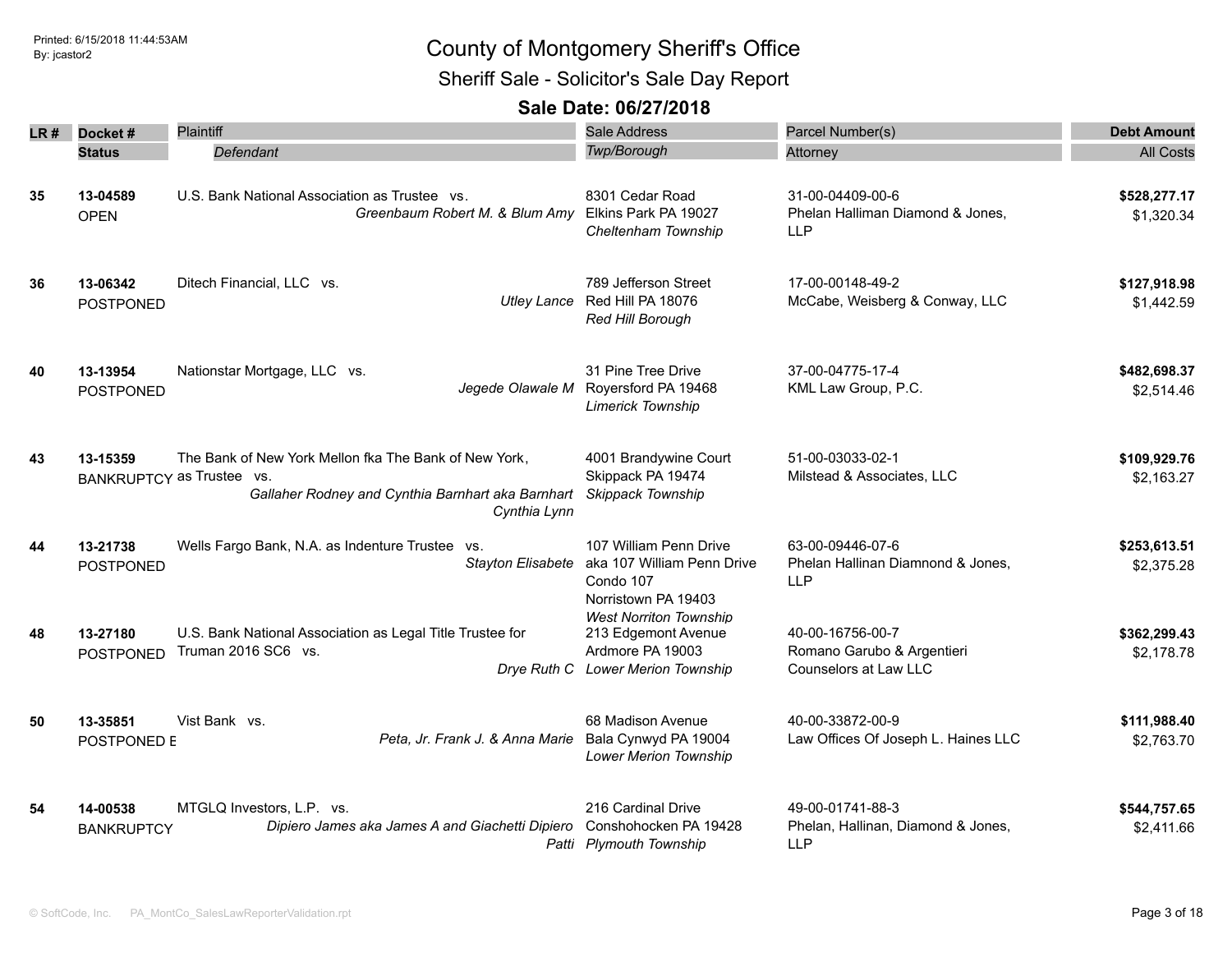Sheriff Sale - Solicitor's Sale Day Report

| LR # | Docket#                       | <b>Plaintiff</b>                                                                                                                                                                               | <b>Sale Address</b>                                                          | Parcel Number(s)                                         | <b>Debt Amount</b>         |
|------|-------------------------------|------------------------------------------------------------------------------------------------------------------------------------------------------------------------------------------------|------------------------------------------------------------------------------|----------------------------------------------------------|----------------------------|
|      | <b>Status</b>                 | Defendant                                                                                                                                                                                      | Twp/Borough                                                                  | Attorney                                                 | <b>All Costs</b>           |
| 56   | 14-06254<br>POSTPONED E       | Abington School District vs.<br>Odums Patricia                                                                                                                                                 | 3028 Windsor Avenue<br>Willow Grove PA 19090<br>Abington Township            | 30-00-72868-00-2<br>Portnoff Law Associates LTD          | \$3,360.44<br>\$2,407.30   |
| 66   | 14-24100<br>POSTPONED E       | Capital One, N.A. vs.<br>Speranza Joseph M                                                                                                                                                     | 105 Darter Lane<br>North Wales PA 19454<br><b>Montgomery Township</b>        | 46-00-00695-02-4<br>McCarter & English, LLP              | \$442,941.56<br>\$2,055.58 |
| 68   | 14-26087<br><b>POSTPONED</b>  | Wells Fargo Bank, N.A. vs.<br>Reed Wendi A aka Wendi and Jefferey R aka Jeffery                                                                                                                | 45 Clover Place<br>Royersford PA 19468<br>aka Jeffrey Royersford Borough     | 19-00-01412-42-7<br>Phelan Hallinan Diamond & Jones, LLP | \$213,130.98<br>\$2,219.84 |
| 71   | 14-31226<br><b>OPEN</b>       | Stonegate Mortgage Corporation vs.<br>Moore Stephanie Y. & Naylor Mary, aka Corley Mary,                                                                                                       | 26 Butternut Drive<br>Hatboro PA 19040<br>aka Robinson Mary Horsham Township | 36-00-01498-00-5<br>Hladik, Onorato & Federman, LLP      | \$283,385.93<br>\$2,061.70 |
| 73   | 14-33796<br>POSTPONED E       | Citizens Bank, N.A. vs.<br>Smith Rosa Lee and Robin L                                                                                                                                          | 8905 Carlisle Road<br>Wyndmoor PA 19038<br>Springfield Township              | 52-00-02947-00-7<br>Law Offices of Gregory Javardian     | \$165,685.78<br>\$2,592.48 |
| 76   | 15-02471<br>POSTPONED E       | Reverse Mortgage Solutions, Inc. vs.<br>Gibson Charles, David, Jocelyn, Kevin & Alvianette<br>Kennedy; Known Heirs of Gibson Lillian R (dec'd) and<br>Unknown Heirs of Gibson Lilian R (Dec'd) | 1607 Reservoir Avenue<br>Willow Grove PA 19090<br>Abington Township          | 30-00-55906-00-8<br>Udren Law Office, P.C.               | \$253,958.51<br>\$2,942.31 |
| 78   | 15-05121<br><b>BANKRUPTCY</b> | Citizens Bank of Pennsylvania vs.<br>Lee Kyong Hak and Song Suk                                                                                                                                | 844 Redgate Road<br>Dresher PA 19025<br><b>Upper Dublin Township</b>         | 54-00-13749-22-8<br>Law Offices of Gregory Javardian     | \$225,073.57<br>\$2,195.13 |
| 83   | 15-07596<br><b>POSTPONED</b>  | Wells Fargo Bank, N.A. vs.<br>Burton, III, James F & USA Ardmore PA 19003                                                                                                                      | 109 Walnut Avenue<br><b>Lower Merion Township</b>                            | 40-00-63808-00-7<br>Phelan Hallinan Diamond & Jones, LLP | \$171,866.79<br>\$2,159.54 |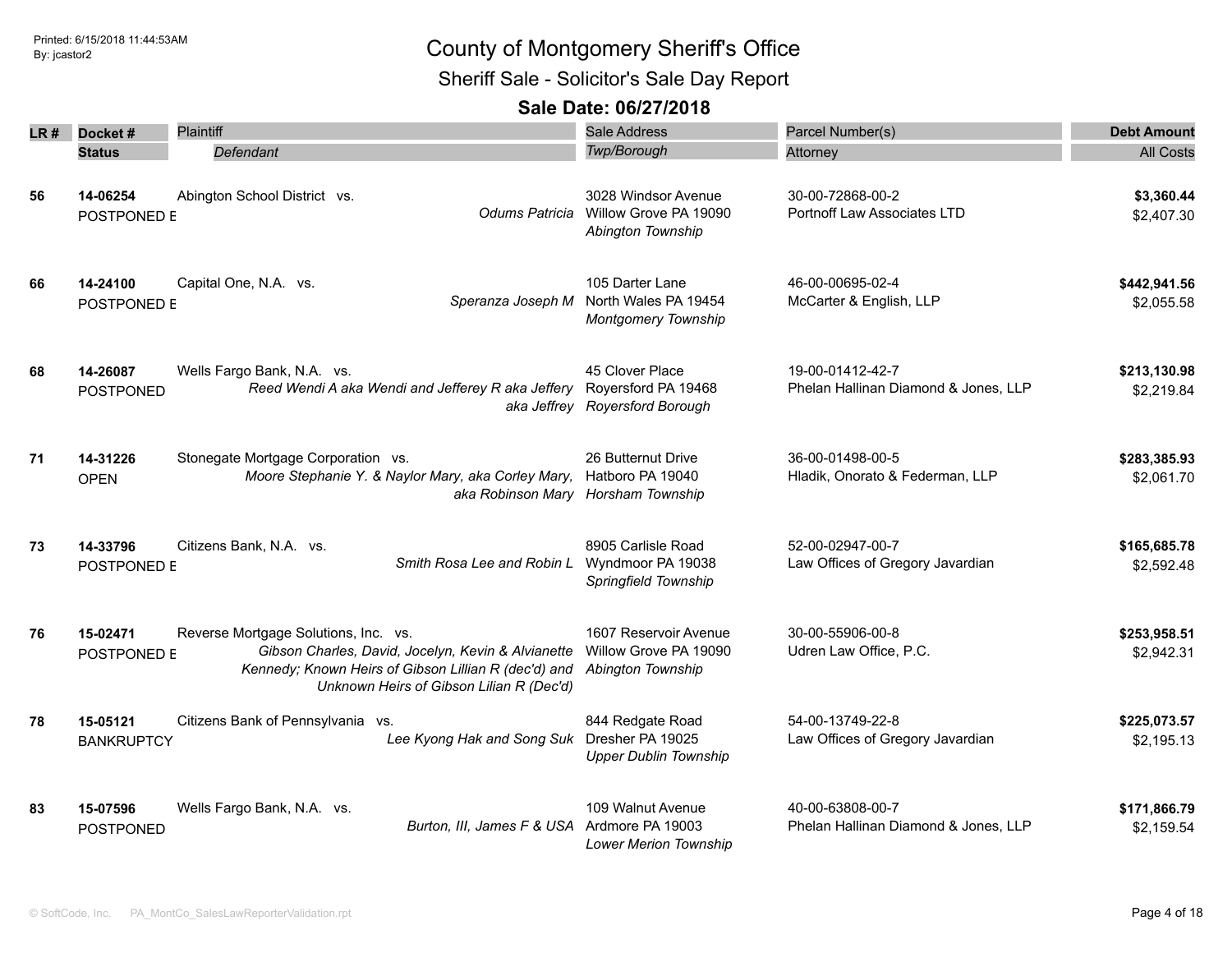Sheriff Sale - Solicitor's Sale Day Report

| LR # | Docket#                        | Plaintiff                                                                                                                                                                                                                                                                                 | <b>Sale Address</b>                                                     | Parcel Number(s)                                         | <b>Debt Amount</b>         |
|------|--------------------------------|-------------------------------------------------------------------------------------------------------------------------------------------------------------------------------------------------------------------------------------------------------------------------------------------|-------------------------------------------------------------------------|----------------------------------------------------------|----------------------------|
|      | <b>Status</b>                  | Defendant                                                                                                                                                                                                                                                                                 | <b>Twp/Borough</b>                                                      | Attorney                                                 | <b>All Costs</b>           |
| 88   | 15-10569<br><b>POSTPONED</b>   | Perkiomen Valley School Distict vs.<br>Caprio, Sr. Robert J and Joan M Collegeville PA 19426                                                                                                                                                                                              | 539 Gravel Pike<br>Perkiomen Township                                   | 48-00-01171-00-5<br>Portnoff Law Associates, Ltd         | \$11,427.68<br>\$1,991.86  |
| 89   | 15-10581<br>POSTPONED E        | Upper Perkiomen School District vs.<br>Bittenbender Sandra M.                                                                                                                                                                                                                             | 1112 Station Road<br>Palm PA 18070<br><b>Upper Hanover Township</b>     | 57-00-02683-00-5<br>Portnoff Law Associates, Ltd.        | \$4,541.84<br>\$2,966.68   |
| 94   | 15-20460<br><b>POSTPONED</b>   | Citizens Bank of Pennsylvania vs.<br>McDermott Michael V and Denise aka Pursell Denise Abington PA 19001<br>M. aka Pursell Denise Abington Township                                                                                                                                       | 2849 Turner Avenue                                                      | 30-00-68096-00-4<br>The Law Offices of Gregory Javardian | \$119,394.67<br>\$2,399.24 |
| 98   | 15-21998<br><b>POSTPONED</b>   | Wells Fargo Bank, N.A., sbmt Wells Fargo Home<br>Mortgage, Inc. vs.<br>Dudley Gwendolyn & Jones Cleo aka Cleo D as<br>Co-Admin of the Estate of Jones, Jr Leonard C (Dec'd)<br>and Jones Jr. Leonard C                                                                                    | 404 Division Street<br>Jenkintown PA 19046<br>Jenkintown Borough        | 10-00-00752-00-3<br>Milstead & Associates, LLC           | \$69,776.49<br>\$2,116.31  |
| 99   | 15-22836<br><b>POSTPONED E</b> | Wells Fargo Bank, N.A. sbm to Wachovia Bank, N.A. vs.<br>Hong Hyun J aka Hong Hyun Ju and USA                                                                                                                                                                                             | 590 Hidden Lair Drive<br>Blue Bell PA 19422<br><b>Whitpain Township</b> | 66-00-03791-00-4<br>Phelan Hallinan Diamond & Jones, LLP | \$380,406.39<br>\$2,370.17 |
| 101  | 15-24845<br><b>OPEN</b>        | LSF9 Master Participation Trust vs.<br>Oliver Rena, Oliver Timothy, & Renaissance Trust Road                                                                                                                                                                                              | 500 South Warminster<br>Of Hatboro Hatboro PA 19040<br>Hatboro Borough  | 08-00-05719-00-6<br>Phelan Hallinan Diamond & Jones, LLP | \$692,028.27<br>\$2,112.23 |
| 103  | 15-25844<br>POSTPONED E        | PROF-2013-S3 Legal Title Trust II vs.<br>Garay Andres M                                                                                                                                                                                                                                   | 150 Bethlehem Pike<br>Colmar PA 18915<br><b>Hatfield Township</b>       | 35-00-00586-00-9<br>Martha E. Von Rosenstiel, P.C.       | \$36,648.61<br>\$2,194.73  |
| 104  | 15-26869<br>POSTPONED E        | Wells Fargo Bank, N.A. vs.<br>George R. Thorson Family Trust, Penna Karen L (as Norristown PA 19401<br>Executrix & Co-Trustee), Thorson John C (as Co-Trustee East Norriton Township<br>& Beneficiary) and Thorson Robert G (as Beneficiary) of<br>the Estate of Thorson George R (dec'd) | 2515 Springview Road                                                    | 33-00-08059-00-8<br>Phelan Hallinan Diamond & Jones, LLP | \$35,385.39<br>\$3,342.68  |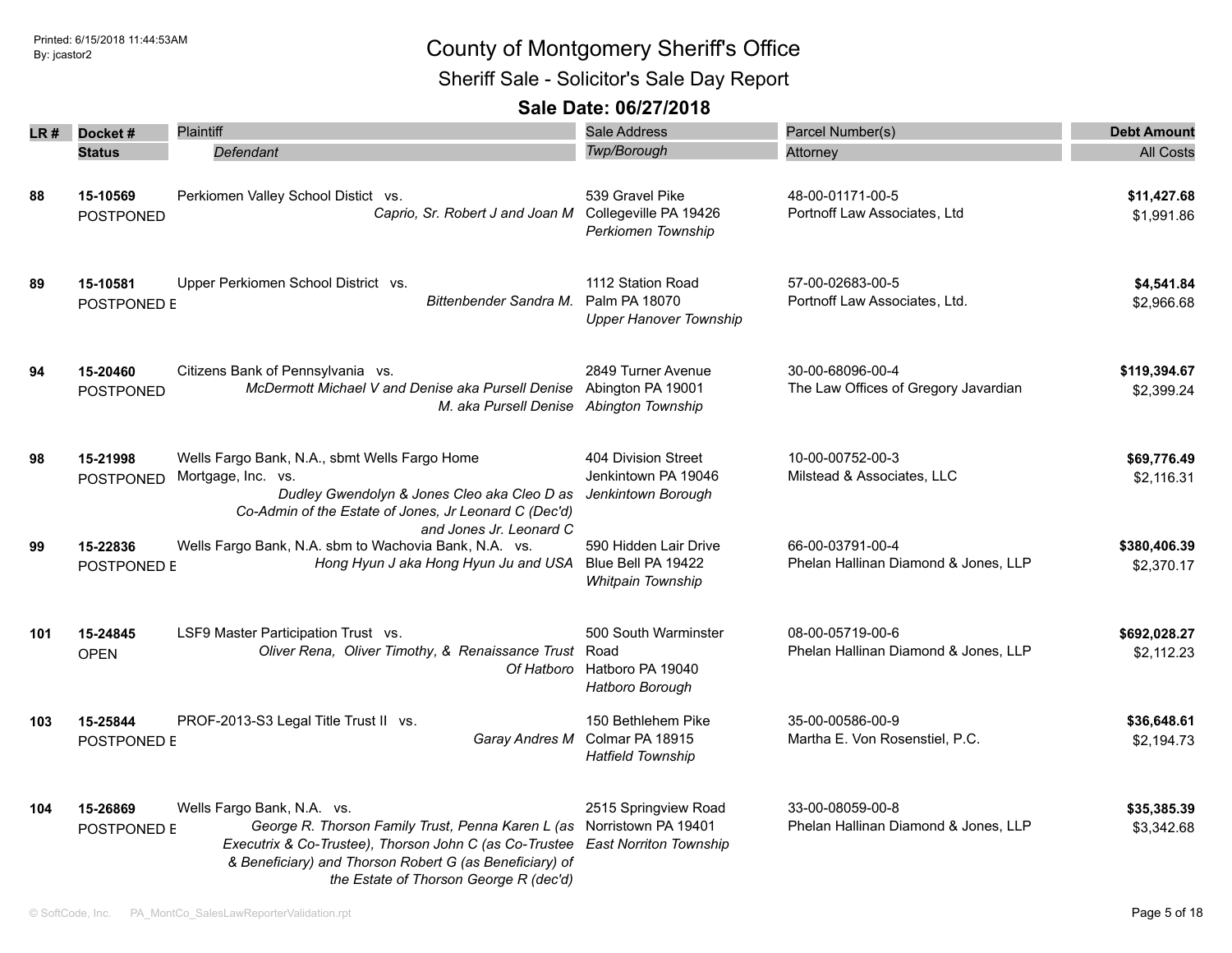### Sheriff Sale - Solicitor's Sale Day Report

|     | $LR#$ Docket#                 | Plaintiff                                                                                               | <b>Sale Address</b>                                                                        | Parcel Number(s)                                         | <b>Debt Amount</b>         |
|-----|-------------------------------|---------------------------------------------------------------------------------------------------------|--------------------------------------------------------------------------------------------|----------------------------------------------------------|----------------------------|
|     | <b>Status</b>                 | Defendant                                                                                               | <b>Twp/Borough</b>                                                                         | Attorney                                                 | <b>All Costs</b>           |
|     |                               |                                                                                                         |                                                                                            |                                                          |                            |
| 106 | 15-28343<br><b>POSTPONED</b>  | Pingora Loan Servicing, LLC vs.<br>Postek Kathryn S.                                                    | 28 Norsham Way<br>Collegeville PA 19426<br><b>Upper Providence</b><br>Township             | 61-00-03874-10-6<br>McCabe, Weisberg & Conway, P. C.     | \$304,834.11<br>\$2,190.85 |
| 111 | 15-32506<br><b>OPEN</b>       | LSF9 Master Participation Trust vs.<br>Yeager James D and Stella and Sandra L. (Dec'd)                  | 450 Lincoln Avenue<br>Hatboro PA 19040<br>Hatboro Borough                                  | 08-00-03241-00-9<br>McCabe, Weisberg & Conway, P. C.     | \$311,272.81<br>\$1,892.73 |
| 115 | 16-00493<br><b>BANKRUPTCY</b> | Provident Funding Associates, L.P. vs.                                                                  | 7323 Sycamore Avenue<br>Morris Margaret Elkins Park PA 19027<br>Cheltenham Township        | 31-00-25804-00-4<br>Martha E. Von Rosenstiel, P.C.       | \$178,197.65<br>\$2,421.61 |
| 118 | 16-01803<br><b>BANKRUPTCY</b> | Bank of America, N.A. vs.<br>Taylor Barbara                                                             | 429 Deaver Road<br>Wyncote PA 19095<br>Cheltenham Township                                 | 31-00-08137-00-4<br>Phelan Hallinan Diamond & Jones, LLP | \$196,619.22<br>\$2,868.47 |
| 119 | 16-02113<br><b>OPEN</b>       | Wells Fargo Bank, N.A. vs.<br>Litten, Brett S.                                                          | 1273 Lynn Drive<br>Pottstown PA 19464<br>Lower Pottsgrove Township                         | 42-00-02983-00-8<br>Manley Deas Kochalski, LLC           | \$142,528.70<br>\$1,137.49 |
| 122 | 16-03379<br><b>OPEN</b>       | Federal National Mortgage Association vs.<br>Cantwell Aimee M. & Scott C.                               | 225 Summit Avenue<br>Jenkintown PA 19046<br>Jenkintown Borough                             | 10-00-03840-00-2<br>Milstead & Associates, LLC           | \$419,485.36<br>\$964.01   |
| 125 | 16-06850<br><b>BANKRUPTCY</b> | Citizens Bank, N.A. fka RBS Citizens, N.A. vs.                                                          | 840 Tennis Avenue<br>Pearson Tiffany M Glenside PA 19038<br>Abington Township              | 30-00-66180-00-3<br>Law Office of Gregory Javardian      | \$143,761.59<br>\$2,469.46 |
| 127 | 16-07321<br><b>BANKRUPTCY</b> | Ditech Financial, LLC fka Green Tree Servicing LLC vs.<br>Disandro Enrico A and Hagerty-Disandro Tricia | 2165 Country Club Drive<br>Huntingdon Valley PA<br>19006<br><b>Upper Moreland Township</b> | 59-00-03250-00-3<br>Phelan Hallinan Diamond & Jones, LLP | \$281,413.24<br>\$2,404.76 |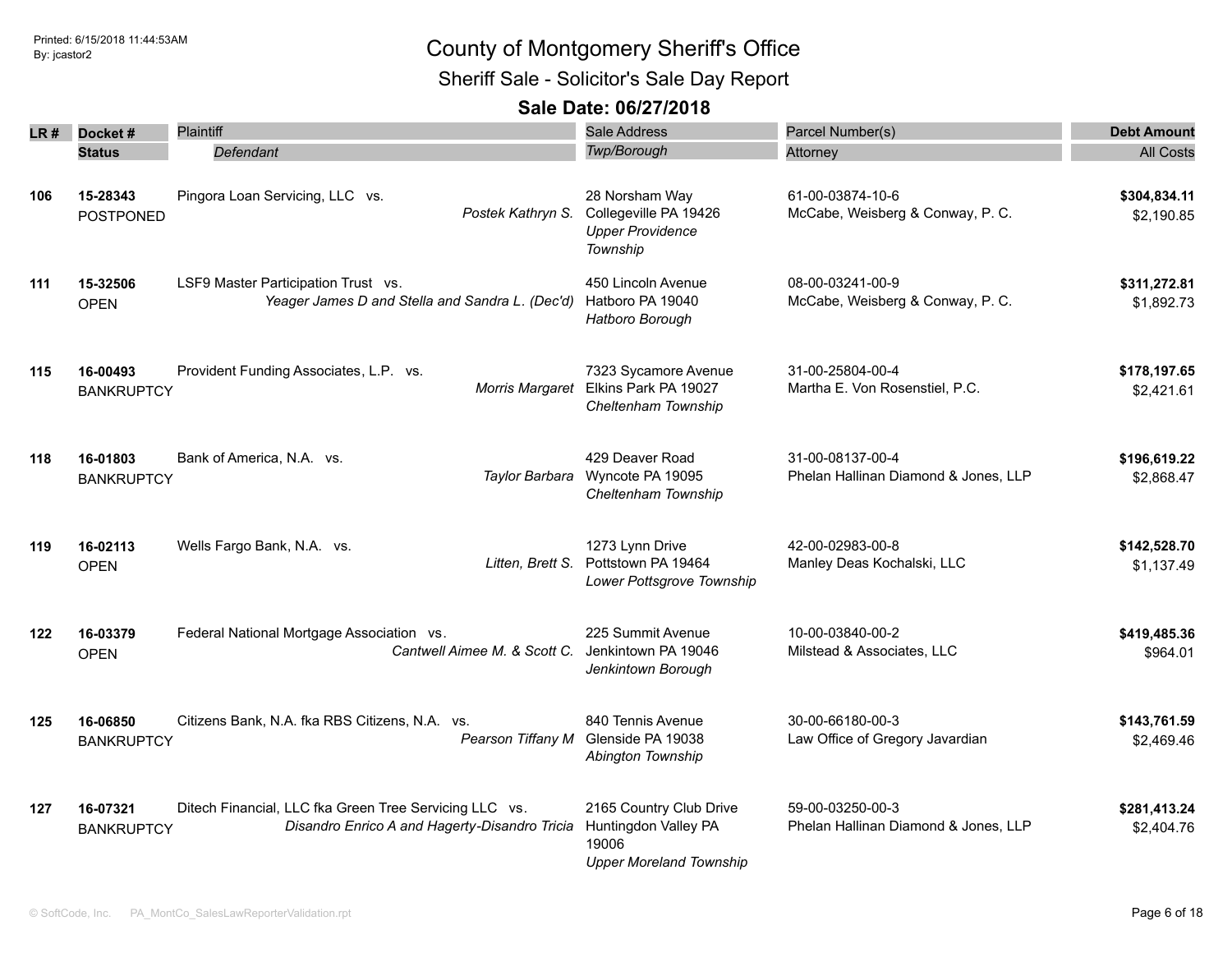### Printed: 6/15/2018 11:44:53AM **By:** jcastor2 Sheriff Sale - Solicitor's Sale Day Report

| LR # | Docket#<br><b>Status</b>   | <b>Plaintiff</b><br>Defendant                                                                                                                                                                     | <b>Sale Address</b><br>Twp/Borough                                                | Parcel Number(s)<br>Attorney                                                                      | <b>Debt Amount</b><br><b>All Costs</b> |
|------|----------------------------|---------------------------------------------------------------------------------------------------------------------------------------------------------------------------------------------------|-----------------------------------------------------------------------------------|---------------------------------------------------------------------------------------------------|----------------------------------------|
| 128  | 16-08424<br>POSTPONED EVS. | Ditech Financial, LLC f/k/a Green Tree Servicing, LLC<br>Williams Tammy, Personal Representative of the<br>Estate of Williams Kenneth M (Dec'd)                                                   | 950 Skippack Pike<br>Blue Bell PA 19422<br>Whitpain Township                      | 66-00-06256-00-5<br>Law Office of Gregory Javardian                                               | \$100,567.62<br>\$2,244.28             |
| 131  | 16-09097<br><b>OPEN</b>    | US Bank N.A. vs.<br>Kuterbach David, Parsons Cynthia a/k/a Cindy &<br>Miron Mary as surviving Heirs of Kuterbach, Frank Limerick Township<br>(Dec'd) & Unknown surviving Heirs of Kuterbach Frank | 16 Pennhurst Road<br>Linfield PA 19468                                            | 37-00-03445-00-1<br>Hladik Onorato and Federman, LLP                                              | \$60,917.61<br>\$1,769.41              |
| 136  | 16-11274<br><b>OPEN</b>    | (Dec'd)<br>School District of Cheltenham Township vs.<br><b>David Cutler Industries</b>                                                                                                           | 126 Greenwood Avenue<br>Cheltenham PA 19012<br>Cheltenham Township                | 31-00-12664-00-4<br>Portnoff Law Associates, Ltd.                                                 | \$7,657.09<br>\$893.55                 |
| 137  | 16-11895<br><b>OPEN</b>    | U.S. Bank National Association vs.<br>Oates Patrick and Evelyn aka Evelyn S.                                                                                                                      | 501 Monticello Lane<br><b>Plymouth Meeting PA</b><br>19462<br>Whitemarsh Township | 65-00-01336-31-8<br>Phelan Hallinan Diamond & Jones, LLP                                          | \$893,157.55<br>\$1,142.47             |
| 140  | 16-12427<br>POSTPONED E    | Wells Fargo Bank, NA vs.<br>Murray Edward G & Deborah K                                                                                                                                           | 1003 Spruce Street<br>Pottstown PA 19464<br>Pottstown Borough                     | 16-00-28340-00-3<br>Phelan Hallinan Diamnond & Jones,<br><b>LLP</b>                               | \$187,310.53<br>\$2,614.86             |
| 144  | 16-13633<br><b>OPEN</b>    | Hatboro Federal Savings vs.<br>Wackes, Kathleen T. a/k/a Kathleen K. Horsham PA 19044                                                                                                             | 441 Summit Avenue<br>Horsham Township                                             | 36-00-10951-00-2<br>Timoney Knox, LLP                                                             | \$165,316.03<br>\$1,604.88             |
| 145  | 16-14915<br><b>OPEN</b>    | Bank of New York as Trustee vs.<br>Holland Kelli E. and Herbst, IV, Ralph L.                                                                                                                      | 625 Cowpath Road<br>Telford PA 18969<br>Franconia Township                        | 34-00-01093-00-7, 34-00-01092-80-9,<br>and 34-00-01092-90-8<br>Mattleman, Weinroth & Miller, P.C. | \$444,219.08<br>\$1,628.27             |
| 146  | 16-15180<br>POSTPONED E    | U.S. Bank National Association, as Trustee vs.<br>Indictor Deborah J. & Kenneth M.                                                                                                                | 1033 Twin Silo Lane<br>Huntingdon Valley PA<br>19006<br>Lower Moreland Township   | 41-00-09061-00-6<br>KML Law Group, P. C.                                                          | \$375,691.82<br>\$2,986.69             |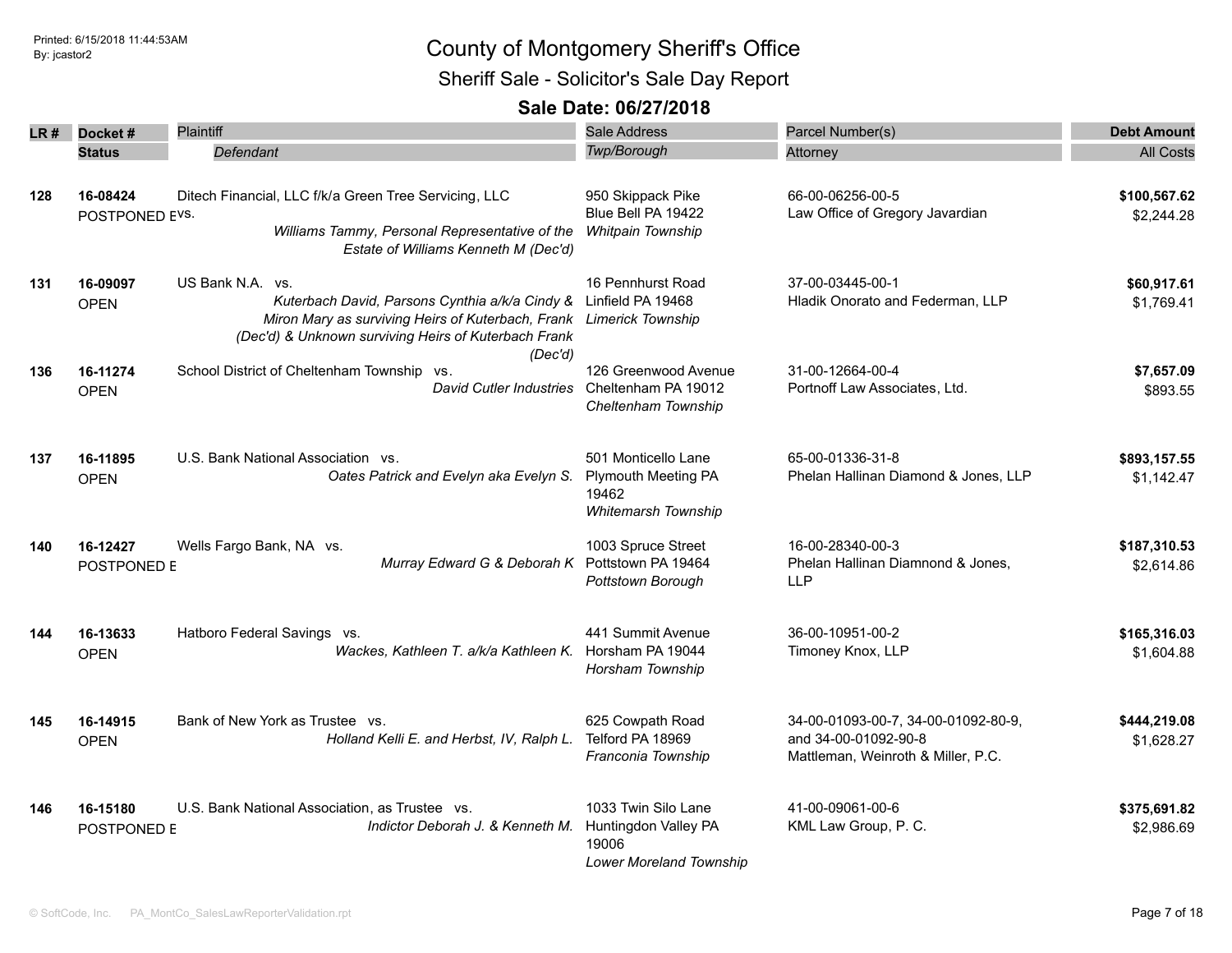Sheriff Sale - Solicitor's Sale Day Report

| LR# | Docket#                      | Plaintiff                                                                         | Sale Address                                                                           | Parcel Number(s)                                    | <b>Debt Amount</b>         |
|-----|------------------------------|-----------------------------------------------------------------------------------|----------------------------------------------------------------------------------------|-----------------------------------------------------|----------------------------|
|     | <b>Status</b>                | Defendant                                                                         | Twp/Borough                                                                            | Attorney                                            | <b>All Costs</b>           |
| 147 | 16-15277<br>POSTPONED E      | U.S. Bank, N.A., et al vs.<br>Bridges John Lawrence & USA                         | 303 Willard Road<br>Hatboro PA 19040<br><b>Upper Moreland Township</b>                 | 59-00-18406-00-3<br>Hladik Onorato & Federman, LLP  | \$363,256.17<br>\$2,299.88 |
| 152 | 16-20861<br>POSTPONED E      | PennyMac Loan Services, LLC vs.<br>Leonard Jacqueline E.                          | 300 West Freedley Street<br>Norristown PA 19401<br>Norristown Borough                  | 13-00-12624-00-8<br>Powers Kirn & Associates, LLC   | \$80,293.70<br>\$1,819.55  |
| 155 | 16-22801<br><b>OPEN</b>      | U.S. Bank, NA, as Trustee for SASCO Mortgage Loan<br>Trust 2006-WF2 vs.           | 1508 Ferndale Avenue<br>Abington PA 19001<br>Hunt John J, II Abington Township         | 30-00-19568-00-4<br>Manley Deas Kochalski, LLC      | \$377,755.25<br>\$934.67   |
| 159 | 16-24450<br><b>POSTPONED</b> | Ocwen Loan Servicing, LLC vs.<br>McKay Mark S and Debra L                         | 40 West Lehman Avenue<br>Hatboro PA 19040<br>Hatboro Borough                           | 08-00-02983-00-6<br>Stern & Eisenberg, P.C.         | \$201,288.42<br>\$1,734.98 |
| 160 | 16-25615<br><b>POSTPONED</b> | Deutsche Bank National Trust Co vs.<br>Auriemma Diane aka Diane L & Ferruccio aka | 2301 Oakland Drive<br>Norristown PA 19403<br>Ferruccio J. & USA West Norriton Township | 63-00-05519-39-4<br>Udren Law Office, P.C.          | \$259,126.85<br>\$2,535.23 |
| 163 | 16-26724<br><b>OPEN</b>      | Upper Perkiomen School District vs.<br>FV & ES, L.L.C.                            | 799 Gravel Pike<br>Palm PA 18070<br><b>Upper Hanover Township</b>                      | 57-00-01369-00-5<br>Portnoff Law Associates LTD.    | \$7,217.68<br>\$1,566.28   |
| 164 | 16-26783<br>POSTPONED E      | Citizens Bank, N.A. vs.<br>Harris George T, III aka George T                      | 1630 Dillon Road<br>Maple Glen PA 19002<br><b>Upper Dublin Township</b>                | 54-00-04897-00-8<br>Stern & Eisenberg, PC           | \$155,874.39<br>\$2,155.68 |
| 165 | 16-27404<br><b>POSTPONED</b> | U.S. Bank National Association, as Trustee vs.<br>Dominguez Miguel A              | 1021 Willow Street<br>Norristown PA 19401<br>Norristown Borough                        | 13-00-38720-00-3<br>Hladik Onorato and Federman LLP | \$225,246.31<br>\$2,231.05 |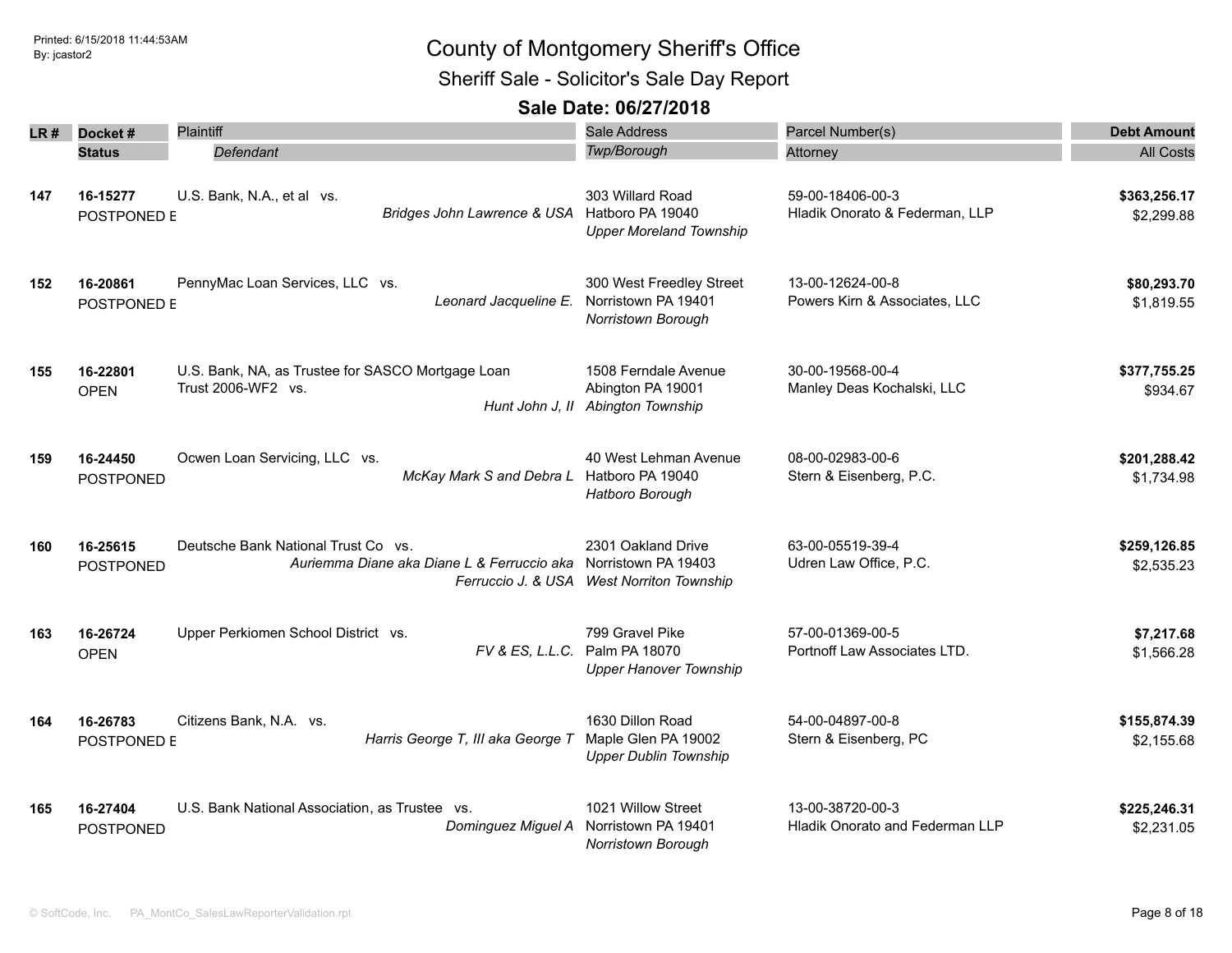Sheriff Sale - Solicitor's Sale Day Report

| LR # | Docket#<br><b>Status</b>      | <b>Plaintiff</b><br>Defendant                                                                                                |                                          | Sale Address<br>Twp/Borough                                                         | Parcel Number(s)<br>Attorney                             | <b>Debt Amount</b><br><b>All Costs</b> |
|------|-------------------------------|------------------------------------------------------------------------------------------------------------------------------|------------------------------------------|-------------------------------------------------------------------------------------|----------------------------------------------------------|----------------------------------------|
| 167  | 16-27625<br><b>OPEN</b>       | Nationstar Mortgage, LLC vs.<br>Fedele Gina L. & Specht Leroy E. a/k/a Specht, IV Hatboro PA 19040                           |                                          | 204 West Moreland Avenue<br>Leroy E. Horsham Township                               | 36-00-08635-00-5<br>Shapiro & DeNardo, LLC               | \$298,360.63<br>\$1,599.82             |
| 169  | 16-30002<br><b>POSTPONED</b>  | The Bank of New York Mellon fka The Bank of New York,<br>as Trustee vs.<br>Steve Fitzgerald, L.L.P. & Rufus Ejimonyeugwo and | Steve Fitzgerald, L.L.P.                 | 406 High Gate Drive<br>Ambler PA 19002<br>Horsham Township                          | 36-00-05009-60-7<br>Milstead & Associates, LLC           | \$1,265,925.40<br>\$2,614.49           |
| 175  | 17-03780<br><b>OPEN</b>       | Caliber Home Loans, Inc. vs.                                                                                                 | Malatesta Andrew aka Malatesta Andrew G. | 360 Bridge Street<br>Collegeville PA 19426<br>Perkiomen Township                    | 48-00-00223-62-9<br>Richard M. Squire & Associates, LLC  | \$216,577.01<br>\$870.24               |
| 176  | 17-03858                      | 21st Mortgage Corporation as Master Servicer for<br>POSTPONED EChristiana Trust vs.                                          | Vasserman Ilya and Atochina Elena        | 1427 Byberry Road<br>Huntingdon Valley PA<br>19006<br>Lower Moreland Township       | 41-00-01479-00-1<br>Phelan Hallinan Diamond & Jones, LLP | \$654,063.91<br>\$2,993.72             |
| 178  | 17-04187<br>POSTPONED         | Bank of America, N.A. vs.                                                                                                    | Price Geraldine M                        | 1468 Doris Road<br>Abington PA 19001<br>Abington Township                           | 30-00-13228-00-8<br>Powers Kirn & Associates, LLC        | \$175,666.48<br>\$2,444.88             |
| 180  | 17-04454<br><b>BANKRUPTCY</b> | Nationstar Mortgage, LLC vs.                                                                                                 | Sutton Robin L                           | 346 Washington Street<br>Pennsburg PA 18073<br>Pennsburg Borough                    | 15-00-02583-45-3<br>KML Law Group, P. C.                 | \$140,222.82<br>\$2,157.75             |
| 181  | 17-04759<br><b>OPEN</b>       | Towne Mortgage Company vs.                                                                                                   | Gilbert Jeffrey J.                       | 562 Chestnut Street<br>Pottstown PA 19464<br>Pottstown Borough                      | 16-00-05744-00-9<br>Phelan Hallinan Diamond & Jones, LLP | \$157,609.17<br>\$892.88               |
| 186  | 17-07357<br>POSTPONED E       | Nationstar Mortgage, LLC vs.                                                                                                 | <b>McCarthy Thomas W</b>                 | 433 Bridge Street<br>aka 433 Rahns Road<br>Perkiomen PA 19426<br>Perkiomen Township | 48-00-00235-00-5<br>McCabe, Weisberg & Conway, P. C.     | \$146,123.83<br>\$1,970.12             |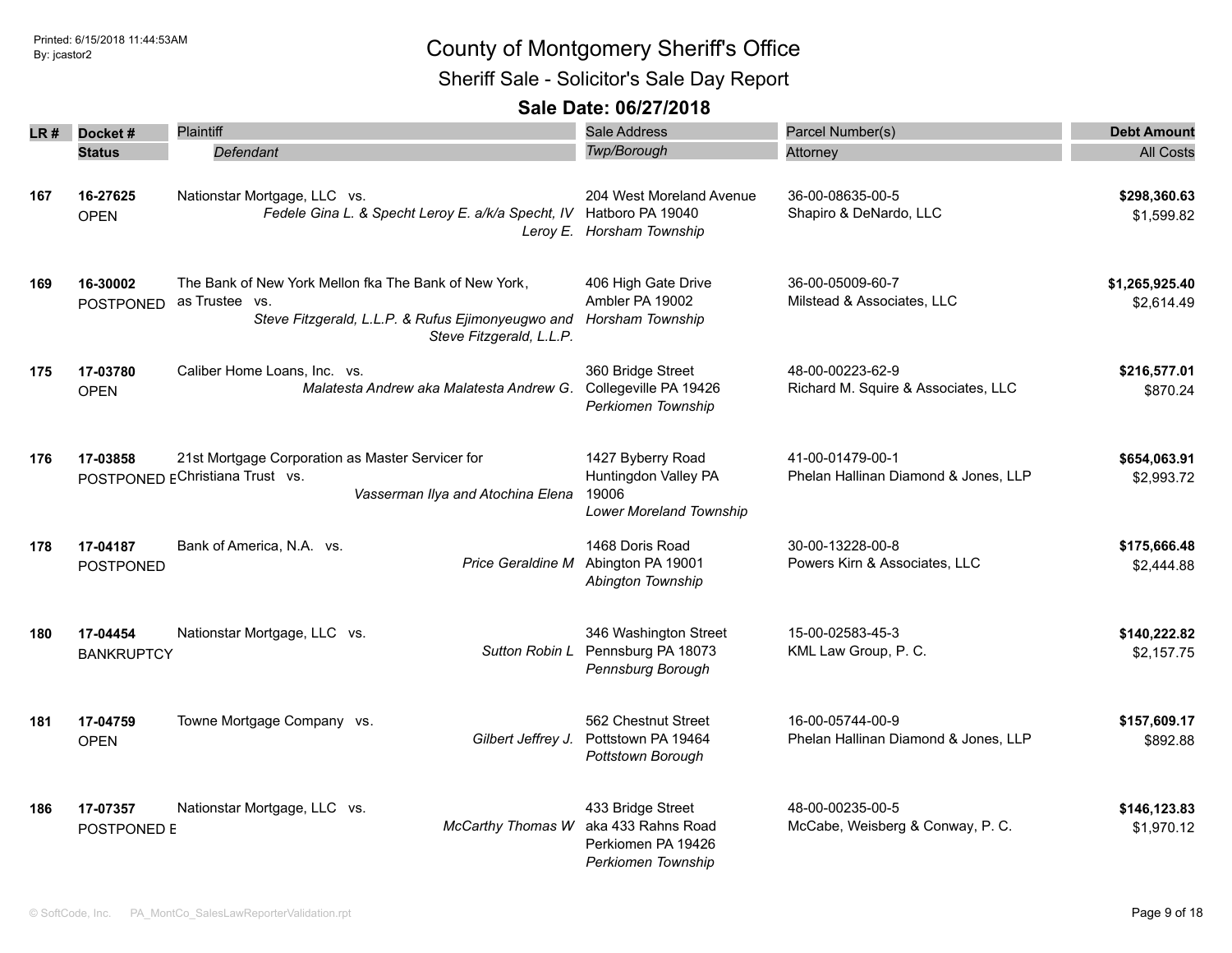Sheriff Sale - Solicitor's Sale Day Report

| LR # | Docket#                       | Plaintiff                                                                                                           | Sale Address                                                                      | Parcel Number(s)                                         | <b>Debt Amount</b>         |
|------|-------------------------------|---------------------------------------------------------------------------------------------------------------------|-----------------------------------------------------------------------------------|----------------------------------------------------------|----------------------------|
|      | <b>Status</b>                 | Defendant                                                                                                           | Twp/Borough                                                                       | Attorney                                                 | <b>All Costs</b>           |
| 188  | 17-07804<br><b>POSTPONED</b>  | Ocwen Loan Servicing, LLC vs.<br>Druckenmiller, Jr. Robert E East Greenville PA 18041                               | 122 Main Street<br>East Greenville Borough                                        | 06-00-02760-00-6<br>Stern & Eisenberg, P.C.              | \$150,737.78<br>\$2,005.52 |
| 189  | 17-07859<br><b>OPEN</b>       | Wells Fargo Bank NA vs.<br>Ashford Lenny AKA Lenny O. & Suchar Simone E.                                            | 1022 Queen Street<br>Pottstown PA 19464<br>Pottstown Borough                      | 16-00-23300-00-3<br>Manley Deas Kochalski LLC            | \$113,275.42<br>\$871.15   |
| 190  | 17-08273<br><b>OPEN</b>       | Deutsche Bank Trust Company Americas as Indenture<br>Trustee vs.<br>Davis Carolyn aka Carolyn M & Wayne aka Wayne A | 2319 East Vine Street<br>Hatfield PA 19440<br><b>Hatfield Township</b>            | 35-00-10702-00-9<br>Udren Law Offices, P. C.             | \$242,337.61<br>\$990.34   |
| 193  | 17-09000<br><b>POSTPONED</b>  | LSF8 Master Participation Trust vs.<br><b>Byrd Justin and Williams Maria</b>                                        | 212 Holly Drive<br>King of Prussia PA 19406<br><b>Upper Merion Township</b>       | 58-00-10874-52-5<br>Phelan Hallinan Diamond & Jones, LLP | \$168,075.61<br>\$2,348.82 |
| 196  | 17-09760<br><b>POSTPONED</b>  | MTGLQ Investors, L.P. vs.<br>Marsden Mary Torrey                                                                    | 1902 Chippewa Ridge<br>Ambler PA 19002<br><b>Upper Dublin Township</b>            | 54-00-04167-11-7<br>McCabe, Weisberg & Conway, P. C.     | \$125,440.77<br>\$2,389.39 |
| 199  | 17-10426<br><b>OPEN</b>       | The Bank of New York Mellon vs.<br>Zein Wafaa Mohammad aka Zein M & Srour Ibrahim                                   | 2024 Deer Ridge Drive<br>Pottstown PA 19464<br>A. Lower Pottsgrove Township       | 42-00-01253-77-5<br>Hladik Onorato & Federman, LLP       | \$267,217.61<br>\$1,164.88 |
| 200  | 17-15065<br><b>POSTPONED</b>  | Stearns Lending, LLC vs.<br>Jones, Jr. Charles A and Tevis Vanessa                                                  | 1717 West Marshall Street<br>Norristown PA 19403<br><b>West Norriton Township</b> | 63-00-04930-00-2<br>Stern & Eisenberg, P.C.              | \$172,843.69<br>\$2,250.58 |
| 203  | 17-15503<br><b>BANKRUPTCY</b> | Pacific Union Financial, LLC vs.<br>Lewis Irene N                                                                   | 7904 Chandler Road<br>Glenside PA 19038<br>Cheltenham Township                    | 31-00-04858-00-7<br>McCabe, Weisberg & Conway, P. C.     | \$212,304.10<br>\$2,383.91 |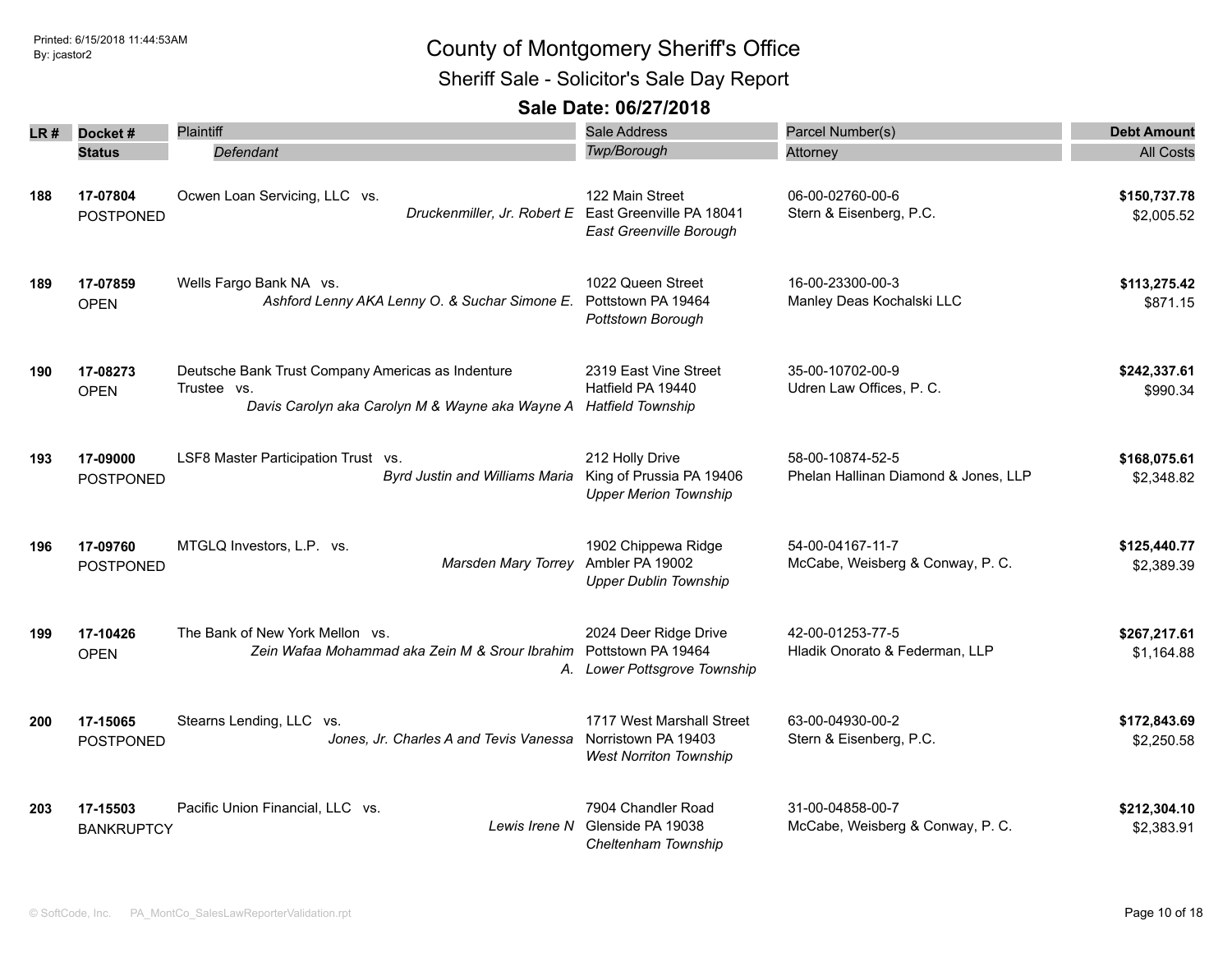Sheriff Sale - Solicitor's Sale Day Report

| LR # | Docket#<br><b>Status</b>     | Plaintiff<br>Defendant                                                                                             | <b>Sale Address</b><br>Twp/Borough                                                        | Parcel Number(s)<br>Attorney                             | <b>Debt Amount</b><br><b>All Costs</b> |
|------|------------------------------|--------------------------------------------------------------------------------------------------------------------|-------------------------------------------------------------------------------------------|----------------------------------------------------------|----------------------------------------|
| 204  | 17-15847<br>POSTPONED E      | Goshen Mortgage LLC vs.                                                                                            | 1108 Division Avenue<br>Watt Eric Willow Grove PA 19090<br><b>Upper Moreland Township</b> | 59-00-04930-00-6<br>Hill Wallack LLP                     | \$332,904.60<br>\$2,748.82             |
| 205  | 17-15906<br><b>POSTPONED</b> | Ditech Financial LLC vs.                                                                                           | 1411 Park Avenue<br>Stercula Janis L Hatfield PA 19440<br><b>Hatfield Township</b>        | 35-00-08110-00-9<br>Phelan Hallinan Diamond & Jones, LLP | \$155,997.57<br>\$2,183.47             |
| 206  | 17-16117<br><b>POSTPONED</b> | Bank of America, N.A., sbmt BAC Home Loans Servicing,<br>LP vs.<br>Scanlon Sean C. aka Scanlan & Gauntlett Jill S. | 17 Valley Road<br>Plymouth Meeting PA<br>19462<br><b>Plymouth Township</b>                | 49-00-12412-00-4<br>Powers Kirn & Associates, LLC        | \$204,020.42<br>\$2,246.32             |
| 208  | 17-16849<br><b>OPEN</b>      | US Bank Trust National Association As Trustee vs.<br>Smith Linda & Robert M. & Unruh Michael & USA                 | 836 Sunnyside Avenue<br>Norristown PA 19401<br><b>Lower Providence</b><br>Township        | 43-00-14179-00-7<br>Stern & Eisenberg, P.C.              | \$189,237.15<br>\$1,225.40             |
| 211  | 17-17717<br><b>OPEN</b>      | U.S. Bank N.A. vs.<br>Fasano Nancy Q. aka Fasano Nancy & Ronald aka<br>Ron; aka Ronald Jr.                         | 8 Indian Valley Lane<br>Telford PA 18969<br><b>Telford Borough</b>                        | 22-02-01069-00-5<br>Hladik Onorato and Federman LLP      | \$308,324.98<br>\$1,443.47             |
| 214  | 17-17950<br><b>POSTPONED</b> | Deutsche Bank National Trust Company vs.<br>Heenan Debra                                                           | 163 Spring Street<br>Hatboro PA 19040<br>Hatboro Borough                                  | 08-00-05371-00-3<br>Phelan Hallinan Diamond & Jones, LLP | \$239,127.84<br>\$2,480.19             |
| 216  | 17-18156<br>POSTPONED        | Pennymac Loan Services, LLC vs.<br>McPoyle Michael                                                                 | 393 State Street<br>Pottstown PA 19464<br>Pottstown Borough                               | 16-00-28460-00-9<br>Powers Kirn & Associates, LLC        | \$125,925.02<br>\$1,915.22             |
| 218  | 17-18369<br><b>OPEN</b>      | Ambler Savings Bank vs.<br>Cerminara Marie C. and Clement A.                                                       | 410 Stuart Lane<br>Ambler PA 19002<br><b>Upper Dublin Township</b>                        | 54-00-14449-00-5<br>Fox and Fox                          | \$333,217.97<br>\$869.66               |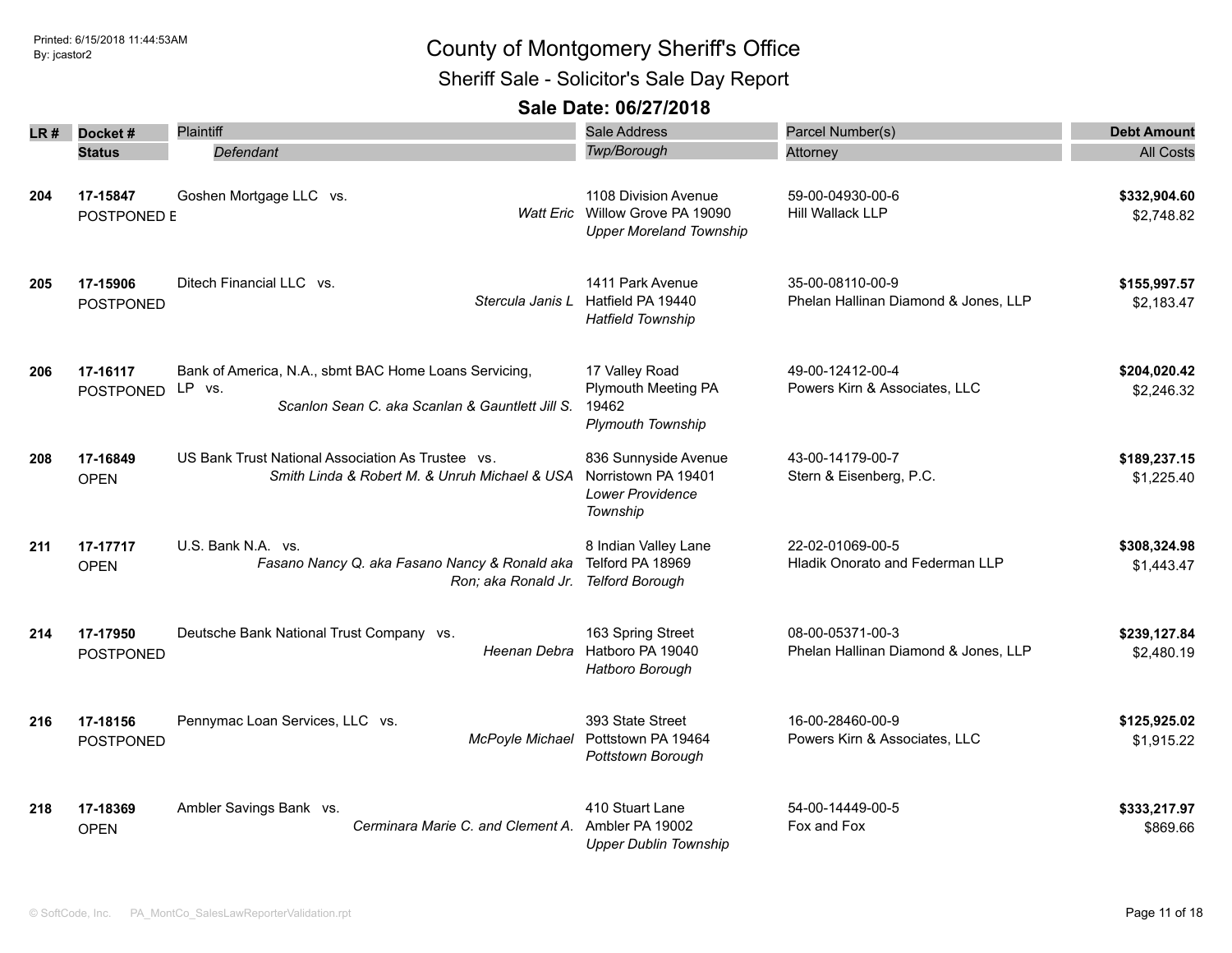Sheriff Sale - Solicitor's Sale Day Report

| LR # | Docket#                      | Plaintiff                                                                                                                        | Sale Address                                                                | Parcel Number(s)                                         | <b>Debt Amount</b>         |
|------|------------------------------|----------------------------------------------------------------------------------------------------------------------------------|-----------------------------------------------------------------------------|----------------------------------------------------------|----------------------------|
|      | <b>Status</b>                | Defendant                                                                                                                        | Twp/Borough                                                                 | Attorney                                                 | <b>All Costs</b>           |
| 219  | 17-18568<br><b>POSTPONED</b> | Wells Fargo Bank, N.A. vs.<br>Hennessy Stephen P aka Stephen Patrick and<br>Shannon aka Guzy Shannon N. New Hanover Township     | 615 Jennifer Lane<br>Gilbertsville PA 19525                                 | 47-00-02808-02-5<br>Manley Deas Kochalski, LLC           | \$324,308.42<br>\$1,450.90 |
| 221  | 17-18942<br><b>POSTPONED</b> | CitiMortgage Inc. vs.<br>Rudolph Jared R and Rebekah L Souderton PA 18964                                                        | 248 East Summit Street<br>Souderton Borough                                 | 21-00-06996-00-3<br>Powers Kirn & Associates, LLC        | \$226,365.83<br>\$2,552.83 |
| 222  | 17-18967<br><b>POSTPONED</b> | PNC Bank, National Association vs.<br>Thomas Cynthia E aka Cynthia F                                                             | 209 Brookdale Court<br>Dresher PA 19025<br><b>Upper Dublin Township</b>     | 54-00-02708-34-3<br>Tucker Arensberg, P.C.               | \$125,791.92<br>\$2,073.66 |
| 223  | 17-19036<br><b>OPEN</b>      | Midfirst Bank vs.<br>Horning Florence Elaine aka F. Elaine & Malafarina<br>Elizabeth Jane, nka West, Malafarina Jane             | 664 Corson Street<br>Norristown PA 19401<br>Norristown Borough              | 13-00-09032-00-9<br>KML Law Group, P. C.                 | \$65,298.28<br>\$901.64    |
| 226  | 17-19537<br><b>OPEN</b>      | Wells Fargo Bank, N. A. sbmt Wachovia Bank, National<br>Association vs.<br>Le Bofsky Leslie aka Lebofsky Leslie                  | 966 Jamie Court<br>Blue Bell PA 19422<br>Whitpain Township                  | 66-00-02868-11-7<br>Phelan Hallinan Diamond & Jones, LLP | \$223,618.23<br>\$1,231.76 |
| 228  | 17-19864<br><b>OPEN</b>      | Citizens Bank of Pennsylvania vs.<br><b>Khaykin Boris</b>                                                                        | 814 Dresher Woods Drive<br>Dresher PA 19025<br><b>Upper Dublin Township</b> | 54-00-05411-52-9<br>Law Office of Gregory Javardian, LLC | \$190,049.18<br>\$1,176.55 |
| 229  | 17-19924<br><b>OPEN</b>      | Wells Fargo Bank, N. A. vs.<br>Freas Milles A. AKA Preas Milles A.                                                               | 1801 Jefferson Court<br>North Wales PA 19454<br><b>Montgomery Township</b>  | 46-00-01683-16-1<br>Manley Deas Kochalski LLC            | \$133,053.33<br>\$962.62   |
| 230  | 17-20195<br><b>POSTPONED</b> | James B. Nutter and Company vs.<br>Carotenuto Phillip D as Admin of the Estate of<br>Carotenuto George J, Dec'd Horsham Township | 26 Park Road<br>Ambler PA 19002                                             | 36-00-09580-00-5<br>Powers Kirn & Associates, LLC        | \$220,759.92<br>\$1,887.25 |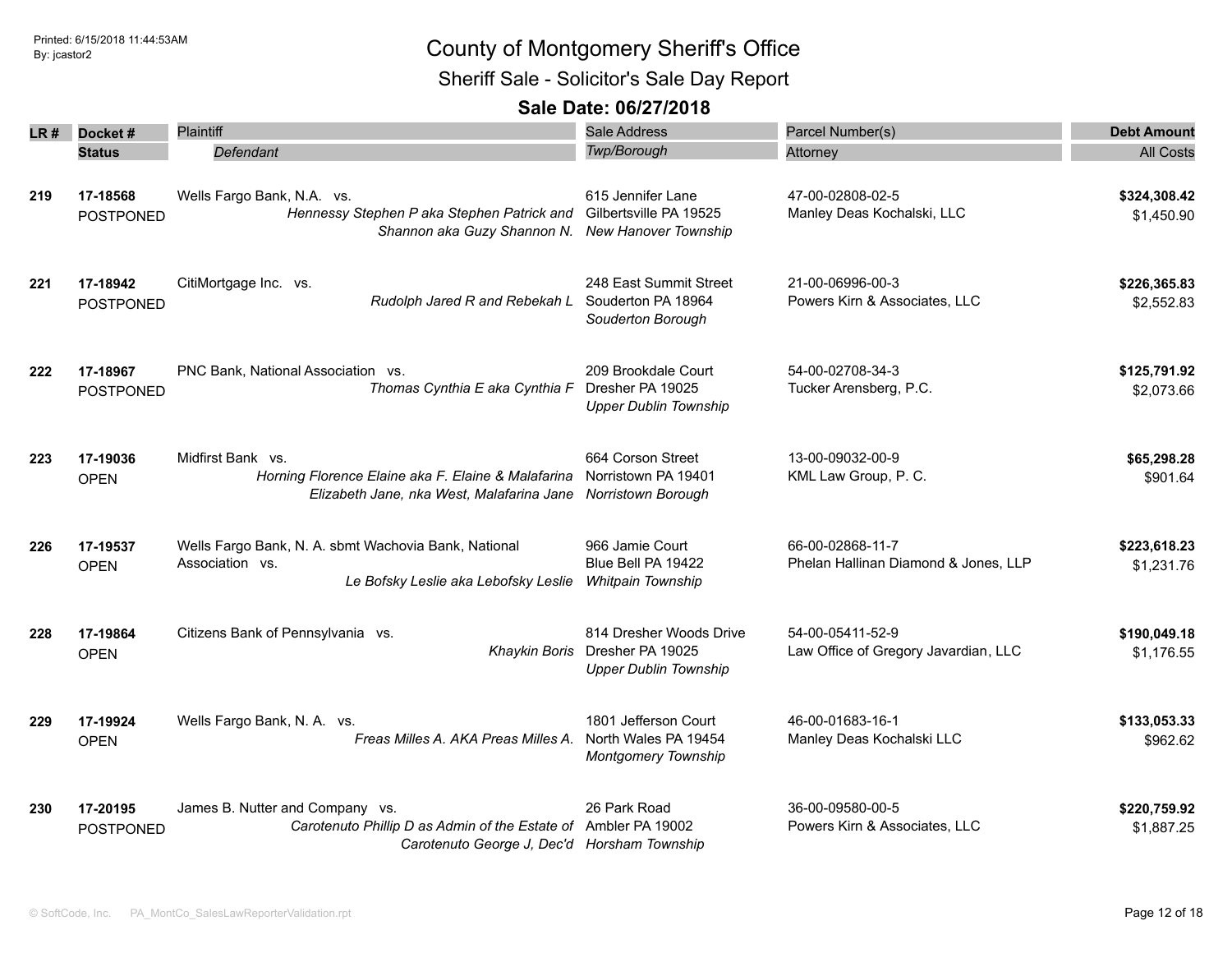Sheriff Sale - Solicitor's Sale Day Report

| LR# | Docket#                       | Plaintiff                                                                                                 | Sale Address                                                                                  | Parcel Number(s)                                         | <b>Debt Amount</b>         |
|-----|-------------------------------|-----------------------------------------------------------------------------------------------------------|-----------------------------------------------------------------------------------------------|----------------------------------------------------------|----------------------------|
|     | <b>Status</b>                 | Defendant                                                                                                 | Twp/Borough                                                                                   | Attorney                                                 | <b>All Costs</b>           |
| 231 | 17-20525<br><b>BANKRUPTCY</b> | US Bank National Association, as Trustee vs.<br>Cannon Gerome M aka Gerome                                | 446 Crest Avenue<br>Elkins Park PA 19027<br>Cheltenham Township                               | 31-00-07588-00-4<br>Phelan Hallinan Diamond & Jones, LLP | \$141,711.01<br>\$2,414.90 |
| 232 | 17-20636<br><b>BANKRUPTCY</b> | Pennsylvania Housing Finance Agency vs.<br>Davenport Jacqueline J. & Goldie E. Mason<br>Davenport (Dec'd) | 1644 Huntingdon Road<br>Huntingdon Valley PA<br>19006<br>Abington Township                    | 30-00-31920-00-9<br>KML Law Group, P.C.                  | \$314,078.93<br>\$2,551.12 |
| 235 | 17-20923<br><b>OPEN</b>       | Citizens Bank vs.<br>Richardson Latoya                                                                    | 100 West Avenue Unit<br>$102-S$<br>Jenkintown PA 19046<br>Jenkintown Borough                  | 10-00-04690-00-7<br>McCabe Weisberg & Conway, P.C.       | \$99,334.21<br>\$1,187.16  |
| 239 | 17-21137<br><b>OPEN</b>       | Roundpoint Mortgage Servicing Corporation vs.<br>Timinski Kenneth & Sandra                                | 3141 Sycamore Lane<br>Norristown PA 19401<br><b>East Norriton Township</b>                    | 33-00-09325-00-2<br><b>KML Law Group</b>                 | \$197,868.79<br>\$968.86   |
| 240 | 17-21173<br><b>OPEN</b>       | Wilmington Savings Fund Society, FSB, vs.<br>Stanek Brent A.                                              | 1105 Church Road<br>Sumneytown PA 18084<br>Marlborough Township                               | 45-00-00387-00-9<br><b>KML Law Group</b>                 | \$87,417.16<br>\$1,015.29  |
| 241 | 17-21314<br><b>OPEN</b>       | Bank of America, N.A. vs.<br>Picon Alexis & Vazquez Yahaira                                               | 456 Edgewood Drive<br>Hatfield PA 19440<br><b>Hatfield Borough</b>                            | 09-00-0529-00-2<br>Phelan Hallinan Diamond & Jones, LLP  | \$187,106.78<br>\$1,062.43 |
| 242 | 17-21462<br><b>POSTPONED</b>  | Deutsche Bank National Trust Company vs.<br>Shearba Theodore T.                                           | 119 Bavington Road<br>Perkiomenville PA 18074<br>Lower Frederick Township                     | 38-00-00013-00-3<br>Udren Law Offices, PC                | \$324,314.52<br>\$1,535.64 |
| 244 | 17-21585<br>POSTPONED         | Allied Mortgage Group, Inc. vs.                                                                           | 304 Inman Terrace<br>O'Donnell Joseph Willow Grove PA 19090<br><b>Upper Moreland Township</b> | 59-00-09886-00-9<br>Richard M. Squire & Associates, LLC  | \$81,609.25<br>\$1,611.03  |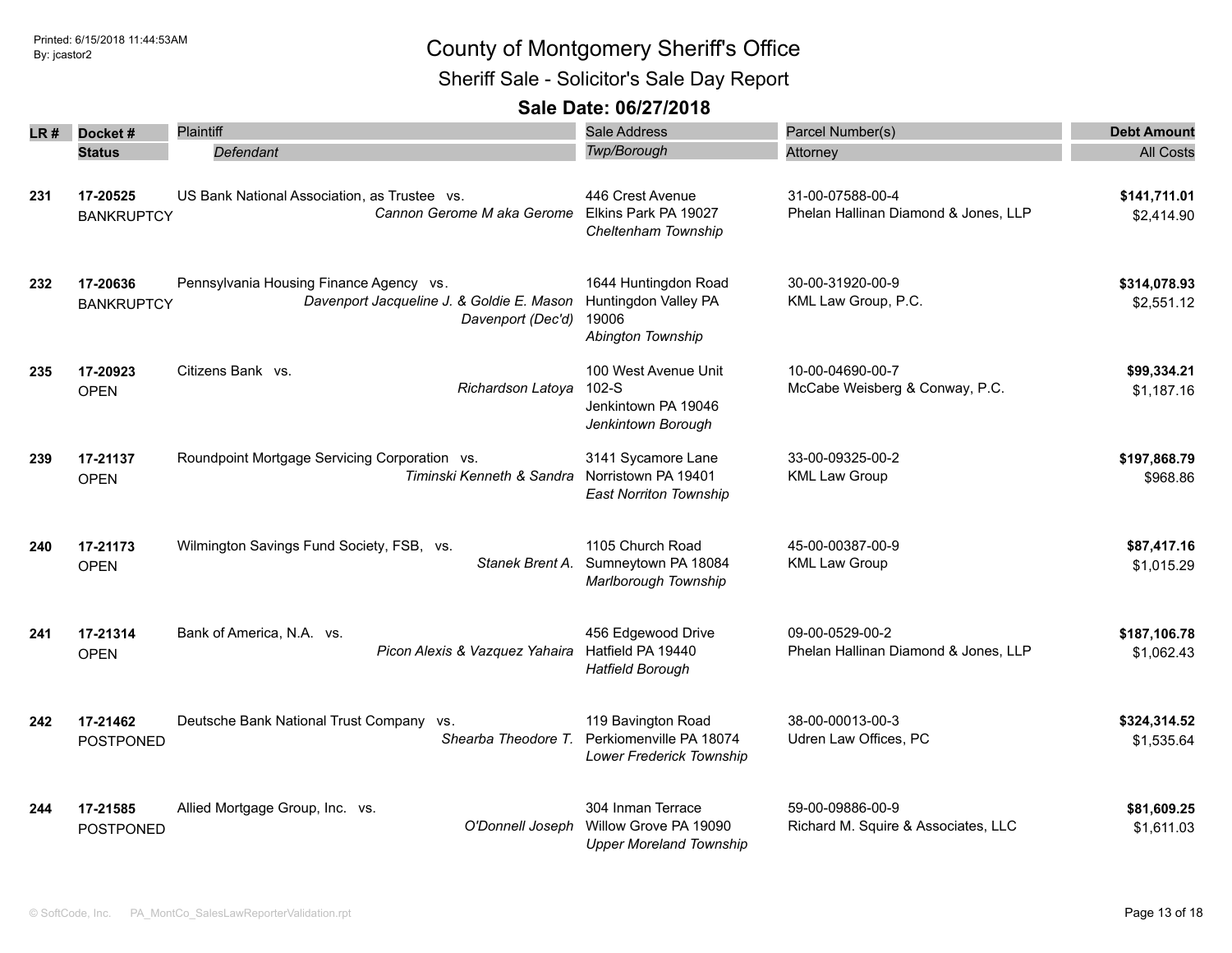Sheriff Sale - Solicitor's Sale Day Report

| LR# | Docket#                       | Plaintiff                                                                                                                                                | <b>Sale Address</b>                                                                              | Parcel Number(s)                                         | <b>Debt Amount</b>         |
|-----|-------------------------------|----------------------------------------------------------------------------------------------------------------------------------------------------------|--------------------------------------------------------------------------------------------------|----------------------------------------------------------|----------------------------|
|     | <b>Status</b>                 | Defendant                                                                                                                                                | <b>Twp/Borough</b>                                                                               | Attorney                                                 | <b>All Costs</b>           |
| 246 | 17-21942<br><b>OPEN</b>       | KeyBank N.A. vs.<br>Rowland John R. aka Roland, III John R. Individually<br>& Known Heir of Rowland Kimberly A & Unknown Heirs<br>of Rowland Kimberly A. | 707 North Hanover Street<br>Pottstown PA 19464<br><b>Pottstown Borough</b>                       | 16-00-13308-00-5<br>Udren Law Offices, PC                | \$42,650.21<br>\$1,026.61  |
| 247 | 17-22195<br>POSTPONED         | Federal National Mortgage Association ("Fannie Mae")<br>VS.<br>Wellington Tina M aka Tina & Steven C aka Steven                                          | 215 Center Avenue<br>Phoenixville PA 19460<br><b>Upper Providence</b><br>Township                | 61-00-00850-00-7<br>Martha E. Von Rosentiel, P.C.        | \$206,922.26<br>\$2,302.10 |
| 248 | 17-22258<br><b>OPEN</b>       | Woori America Bank vs.<br>Lee Jae K. & Misook Lansdale PA 19446                                                                                          | 2501 Pondview Drive<br><b>Worcester Township</b>                                                 | 67-00-02847-06-5<br>Kozloff Stoudt                       | \$464,797.49<br>\$1,115.08 |
| 250 | 17-22594<br>POSTPONED         | Wells Fargo Bank, NA sbm Wachovia Bank, National<br>Association vs.<br>Miller Phyllis aka Phyllis J. & Carl                                              | 1680 Huntingdon Pike<br><b>Unit 224</b><br>Huntingdon Valley PA<br>19006                         | 30-00-31240-00-5<br>Manley Deas Kochalski LLC            | \$266,016.50<br>\$2,358.43 |
| 251 | 17-22674<br><b>OPEN</b>       | Diplomat Property Manager LLC vs.<br>Scott. Jr. Oethan                                                                                                   | Abington Township<br>354 East Elm Street<br>Conshohocken PA 19428<br>Conshohocken Borough        | 05-00-02004-00-7<br>KML Law Group, P. C.                 | \$203,834.39<br>\$930.05   |
| 253 | 17-22844<br><b>BANKRUPTCY</b> | Bank of America, N.A. vs.<br>Kittredge Christopher                                                                                                       | 217 Green Street<br>Lansdale PA 19446<br>Lansdale Borough                                        | 11-00-06956-00-8<br>McCabe, Weisberg & Conway, P. C.     | \$219,942.24<br>\$1,992.57 |
| 256 | 17-23119<br><b>OPEN</b>       | The Bank of New York vs.<br>Woodard, Jr., Nathaniel & Stephanie                                                                                          | 611 Gary Lane<br>Norristown PA 19401<br>Norristown Borough                                       | 13-00-12904-00-7<br>Parker McCay                         | \$340,891.61<br>\$932.13   |
| 258 | 17-23210<br><b>BANKRUPTCY</b> | U.S. Bank National Association, as Trustee vs.<br>Evans William G & Ruth D (Dec'd)                                                                       | 14 Meadowglen Road<br>aka 14 Meadow Glen Road<br>Lansdale PA 19446<br><b>Montgomery Township</b> | 46-00-02590-21-7<br>Phelan Hallinan Diamond & Jones, LLP | \$316,263.83<br>\$2,338.00 |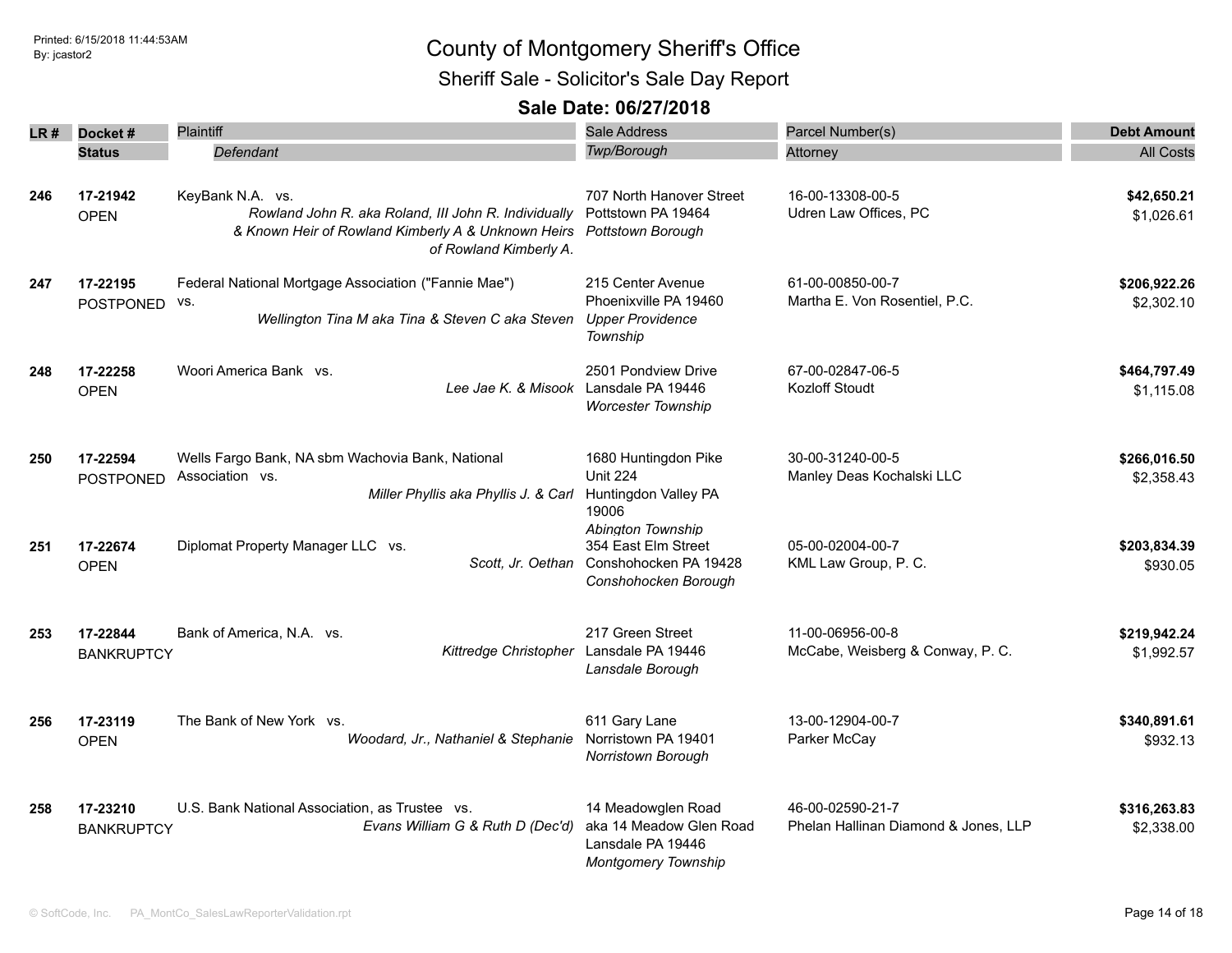Sheriff Sale - Solicitor's Sale Day Report

| LR # | Docket #                     | Plaintiff                                                                                                            | Sale Address                                                                                                                                     | Parcel Number(s)                                         | <b>Debt Amount</b>         |
|------|------------------------------|----------------------------------------------------------------------------------------------------------------------|--------------------------------------------------------------------------------------------------------------------------------------------------|----------------------------------------------------------|----------------------------|
|      | <b>Status</b>                | Defendant                                                                                                            | Twp/Borough                                                                                                                                      | Attorney                                                 | <b>All Costs</b>           |
| 260  | 17-23530<br><b>OPEN</b>      | Wells Fargo Bank, NA vs.<br>Musselman Richard C and Kimberly M aka Fox a/k/a 203 Freedom Circle<br><b>Kimberly M</b> | 203 Freedom Circle<br><b>Unit 391</b>                                                                                                            | 53-00-03253-42-9<br>Phelan Hallinan Diamond & Jones, LLP | \$61,564.68<br>\$1,441.62  |
| 261  | 17-23602<br><b>OPEN</b>      | Investors Bank vs.<br><b>Butler John Casey</b>                                                                       | Harleysville PA 19438<br>Towamencin Township<br>1017 North York Road Unit<br>$\Omega$<br>Willow Grove PA 19090<br><b>Upper Moreland Township</b> | 59-00-19951-05-1<br>Saldutti Law Group                   | \$137,920.16<br>\$1,715.02 |
| 263  | 17-23968<br><b>OPEN</b>      | Deutsche Bank National Trust vs.<br>Kennedy Sean C.                                                                  | 4805 Renoir Lane<br>Schwenksville PA 19473<br>Skippack Township                                                                                  | 51-00-03095-05-8<br>Phelan Hallinan Diamond & Jones, LLP | \$478,792.90<br>\$1,230.37 |
| 264  | 17-24119<br><b>POSTPONED</b> | The Bank of New York Mellon vs.<br>Andain Allen aka Andain Allan G                                                   | 1043 DeKalb Street<br>a/k/a 60 East Spruce Street<br>Norristown PA 19401<br>Norristown Borough                                                   | 13-00-10120-00-1<br>Phelan Hallinan Diamond & Jones, LLP | \$69,426.88<br>\$3,320.83  |
| 266  | 17-24257<br><b>OPEN</b>      | Lakeview Loan Servicing, LLC vs.<br>Harrell Ryan Scott & Amanda Marie                                                | 41 West Adair Drive<br>Norristown PA 19403<br><b>Worcester Township</b>                                                                          | 67-00-00028-00-4<br>Stern & Eisenberg PC                 | \$265,804.84<br>\$1,113.60 |
| 269  | 17-24697<br><b>OPEN</b>      | U.S. BankTrust National Association vs.<br>Williams Loran N. & Doughty-Williams Cynthia                              | 336 West King Street<br>Pottstown PA 19464<br>Pottstown Borough                                                                                  | 16-00-18140-00-6<br>McCabe Weisberg & Conway, P.C.       | \$291,080.63<br>\$936.52   |
| 271  | 17-25054<br><b>OPEN</b>      | James B. Nutter & Company vs.<br>Rodenbaugh, Jr. Ronald R.                                                           | 351 Chestnut Street<br>Pottstown PA 19464<br>Pottstown Borough                                                                                   | 16-00-06140-00-9<br>Powers Kirn & Associates, LLC        | \$90,434.10<br>\$892.40    |
| 272  | 17-25065<br><b>OPEN</b>      | JPMorgan Chase Bank, National Association vs.<br><b>Pollick Nancy</b>                                                | 235 Roberts Avenue<br>Conshohocken PA 19428<br><b>Whitemarsh Township</b>                                                                        | 65-00-10270-00-6<br>Shapiro & DeNardo, LLC               | \$247,180.13<br>\$990.34   |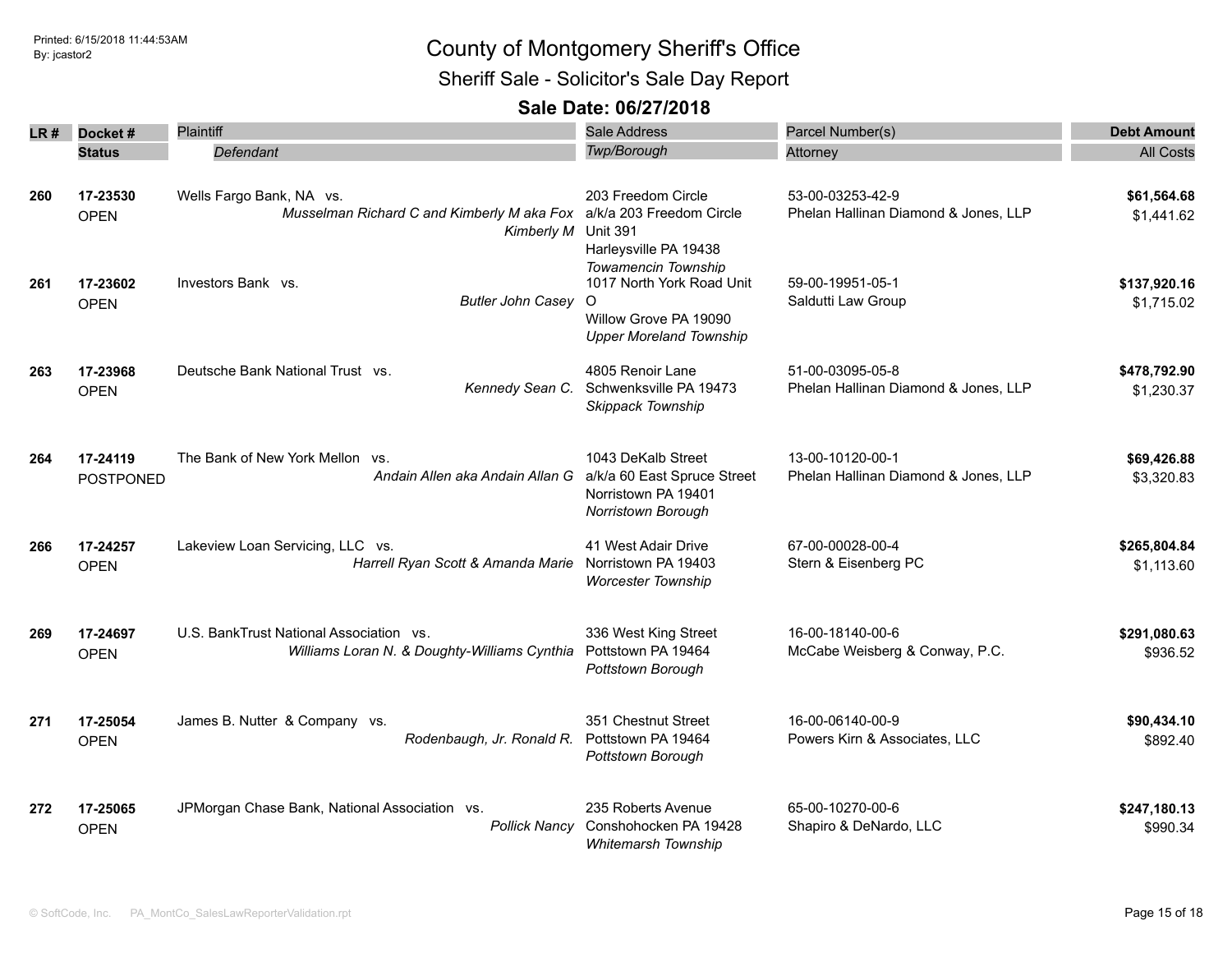Sheriff Sale - Solicitor's Sale Day Report

| LR # | Docket#                      | <b>Plaintiff</b>                                                                        | <b>Sale Address</b>                                                                               | Parcel Number(s)                                                                                    | <b>Debt Amount</b>         |
|------|------------------------------|-----------------------------------------------------------------------------------------|---------------------------------------------------------------------------------------------------|-----------------------------------------------------------------------------------------------------|----------------------------|
|      | <b>Status</b>                | Defendant                                                                               | Twp/Borough                                                                                       | Attorney                                                                                            | <b>All Costs</b>           |
| 273  | 17-25075<br><b>POSTPONED</b> | Arvest Central Mortgage Company vs.<br>Webb Paul D & Sullivan Linda J                   | 3001 Leaf Lane<br>Royersford PA 19468<br>Limerick Township                                        | 37-00-00209-00-6<br>Stern & Eisenberg PC                                                            | \$387,835.95<br>\$2,577.72 |
| 276  | 17-25506<br><b>OPEN</b>      | PNC Mortgage vs.<br>Harrigan Marilyn T.                                                 | 123 Township Line Road<br>Jenkintown PA 19046<br>Cheltenham Township                              | 31-00-26623-00-4<br>KML Law Group, P.C.                                                             | \$216,063.85<br>\$1,070.04 |
| 277  | 17-25515<br><b>OPEN</b>      | U.S. Bank National Association vs.<br>Coccimglio Jr. Donald A. A/K/A/ Donald A.         | 830 Maple Avenue<br>Glenside PA 19038<br>Coccimiglio Abington Township                            | 30-00-40772-00-4<br>KML Law Group, P. C.                                                            | \$161,745.73<br>\$1,023.15 |
| 278  | 17-25526<br><b>OPEN</b>      | Wells Fargo Bank, N.A. vs.                                                              | 903 Stonybrook Drive<br>Frein Kevin aka 903 Stonybrook Drive,<br>Condo 903<br>Norristown PA 19403 | 63-00-08187-81-3 & 33-00-10570-00-8<br>(vacant common land)<br>Phelan Hallinan Diamond & Jones, LLP | \$131,557.15<br>\$1,039.70 |
| 281  | 17-25786<br><b>OPEN</b>      | Village Capital & Investment, LLC vs.<br>Brown Charlotte J and James H (Dec'd)          | <b>West Norriton Township</b><br>1040 South Street<br>Pottstown PA 19464<br>Pottstown Borough     | 16-00-26472-00-8<br>Milstead & Associates, LLC                                                      | \$95,903.24<br>\$942.06    |
| 282  | 17-25804<br><b>OPEN</b>      | Wells Fargo Bank, N.A. vs.<br>Travis, Kathleen E.S. & Francis Bruce (Dec'd)             | 693 Garfield Avenue<br>West Point PA 19486<br><b>Upper Gwynedd Township</b>                       | 56-00-02800-00-6<br>Hladkik Onorato & Federman, LLP                                                 | \$173,015.00<br>\$1,146.40 |
| 283  | 17-26173<br><b>OPEN</b>      | Pacific Union Financial, LLC vs.<br>Choi Myung Wan & Yoon Soon Dong                     | 19 Lanfair Road<br>Cheltenham PA 19012<br>Cheltenham Township                                     | 31-00-16426-00-4<br>KML Law Group, P.C.                                                             | \$217,921.22<br>\$1,008.82 |
| 284  | 17-26380<br>POSTPONED        | Deutsche Bank National Trust Company, as Trustee vs.<br>Houck, Antanette & William, III | 9 Village Place Condo 9-V<br>aka 9 Village Place<br>Hatboro PA 19040<br>Hatboro Borough           | 08-00-05717-08-9<br>Phelan Hallinan Diamond & Jones, LLP                                            | \$249,121.61<br>\$2,601.74 |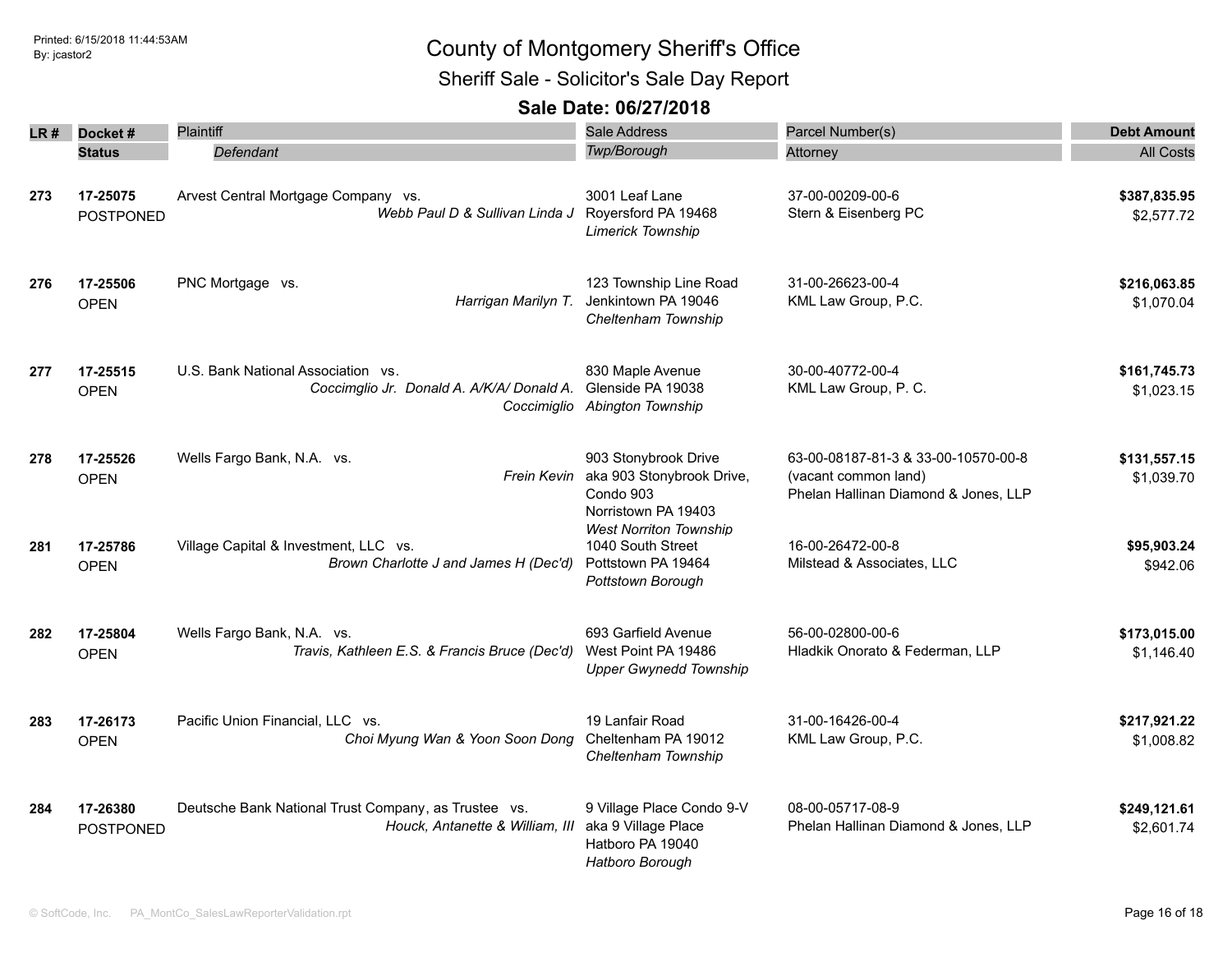### Printed: 6/15/2018 11:44:53AM **By:** jcastor2 Sheriff Sale - Solicitor's Sale Day Report

| LR # | Docket#<br><b>Status</b>     | <b>Plaintiff</b><br>Defendant                                                                                        | <b>Sale Address</b><br>Twp/Borough                                                              | Parcel Number(s)<br>Attorney                             | <b>Debt Amount</b><br><b>All Costs</b> |
|------|------------------------------|----------------------------------------------------------------------------------------------------------------------|-------------------------------------------------------------------------------------------------|----------------------------------------------------------|----------------------------------------|
| 285  | 17-26419<br><b>OPEN</b>      | Citizens Bank of Pennsylvania vs.<br>Dancy, Marialice                                                                | 130 Royer Drive<br>Condo 2106<br>Trappe PA 19426<br>Trappe Borough                              | 23-00-00274-26-2<br>Law Office of Gregory Javardian, LLC | \$145,140.98<br>\$1,307.06             |
| 288  | 17-26832<br><b>POSTPONED</b> | Federal National Mortgage Association ("Fannie Mae")<br>VS.<br><b>Bloch Janet and Weintraub Meyer</b>                | 509 Carson Terrace<br>Huntingdon Valley PA<br>19006<br>Lower Moreland Township                  | 41-00-09899-06-3<br>Martha E. Von Rosenstiel, P. C.      | \$341,257.92<br>\$2,204.31             |
| 296  | 17-27207<br><b>OPEN</b>      | M&T Bank vs.<br>DiSanto Philamena as Administratrix of the Estate of<br>Disanto Yvonne (Deceased) Norristown Borough | 1329 DeKalb Street<br>Norristown PA 19401                                                       | 13-00-10184-00-9<br><b>KML Law Group</b>                 | \$45,679.45<br>\$1,033.77              |
| 300  | 17-28194<br><b>OPEN</b>      | Nationstar Mortgage LLC d/b/a Mr. Cooper vs.<br>Justus Dolores & Ray S.                                              | 1175 Bleim Road<br>Pottstown PA 19464<br>Lower Pottsgrove Township                              | 42-00-00235-00-2<br>KML Law Group, P C.                  | \$200,621.60<br>\$971.63               |
| 302  | 17-28598<br><b>OPEN</b>      | Wells Fargo Bank, N.A. vs.<br><b>Bliss Marisol &amp; USA</b>                                                         | 2067 Wharton Road<br>Glenside PA 19038<br>Abington Township                                     | 30-00-72068-001<br>Powers Kirn & Associates, LLC         | \$251,422.61<br>\$945.30               |
| 303  | 17-28833<br><b>OPEN</b>      | The Bank of New York Mellon fka The Bank of New York<br>VS.<br>Shirk Pamela A. & Richard A.                          | 143 Walnut Street<br>Pottstown PA 19464<br>Pottstown Borough                                    | 16-00-30556-00-1<br><b>KML Law Group</b>                 | \$124,207.55<br>\$938.83               |
| 304  | 17-28839<br><b>OPEN</b>      | Ditech Financial LLC vs.<br>Tharp Christina                                                                          | 220 West Wood Street<br>Norristown PA 19401<br>Norristown Borough                               | 13-00-39528-00-5<br>Phelan Hallinan Diamond & Jones, LLP | \$149,022.06<br>\$1,016.23             |
| 305  | 17-29178<br><b>OPEN</b>      | JPMCC 2007-CIBC19 BLDG 2007 Holdings, LLC vs.<br>BLDG 2007 Retail LLC and NETARC LLC                                 | 978 Bethlehem Pike<br>aka 980 Bethlehem Pike<br>Montgomeryville PA 18936<br>Montgomery Township | 46-00-00313-00-1<br>Duane Morris, LLP                    | \$31,932,766.21<br>\$1,775.66          |